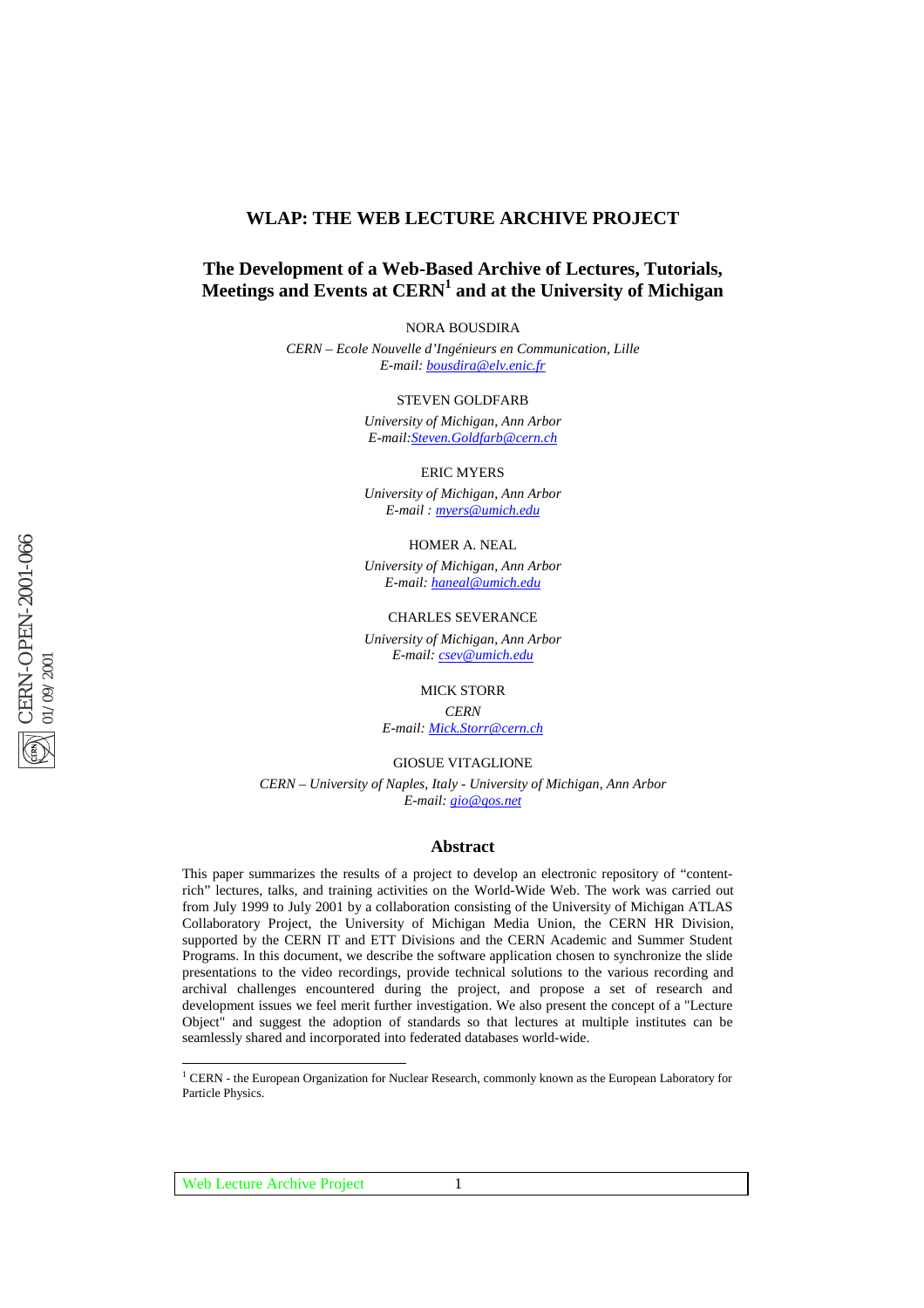# **Contents**

| 1                                                                                  |
|------------------------------------------------------------------------------------|
| $\mathfrak{D}$                                                                     |
| Communication in modern high-energy physics experiments  4<br>2.1                  |
| Enhancing learning capability and dissemination of education and training 4<br>2.2 |
| 3                                                                                  |
| 3.1                                                                                |
| 3.2                                                                                |
| 3.3                                                                                |
| 3.4                                                                                |
| 3.4.1                                                                              |
| 3.4.2                                                                              |
| 4                                                                                  |
| 4.1                                                                                |
| 4.2                                                                                |
| 5                                                                                  |
| 5.1                                                                                |
| 5.2                                                                                |
| 5.3                                                                                |
| 5.4                                                                                |
| 5.5                                                                                |
| 6                                                                                  |
| 6.1                                                                                |
| 6.2                                                                                |
| 7                                                                                  |
| 7.1                                                                                |
| 7.2                                                                                |
| 7.3                                                                                |
| 7.4                                                                                |
| 8                                                                                  |
| 9                                                                                  |
| 10                                                                                 |
|                                                                                    |

## **Trademark Notice**

All trademarks appearing in this document are acknowledged as such.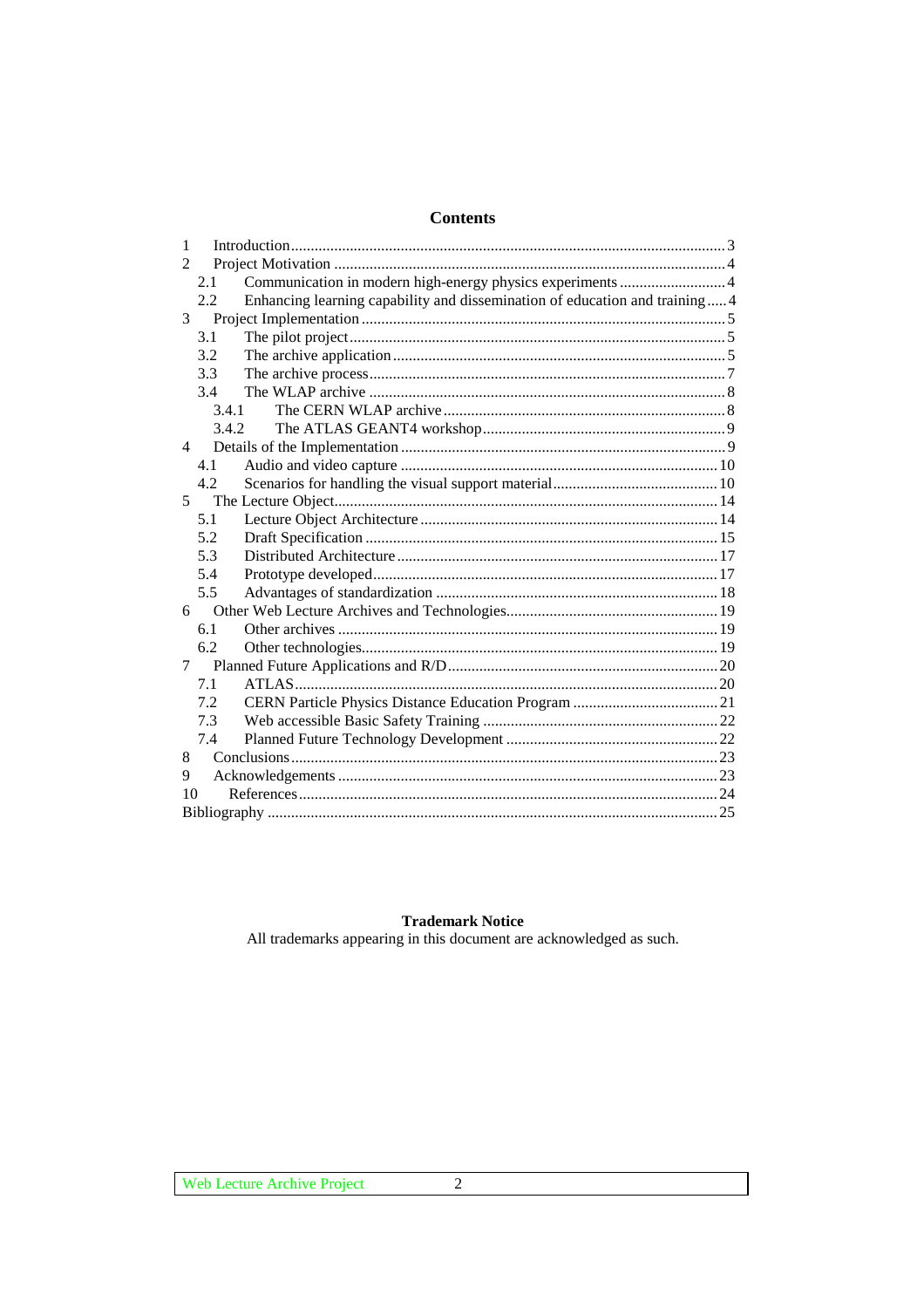#### **1 Introduction**

The primary motivation for the creation of the World-Wide Web was the facilitation of collaboration between scientists [1] . There was a need for a better way for scientists to rapidly exchange large amounts of information, ranging from experimental data and results of analyses to organizational and strategic details related to ongoing experiments. The rapid proliferation of the web and web-related applications, as well as the everincreasing size and international scope of scientific collaborations, has by now clearly demonstrated the value of the web as a common and necessary tool for research. In addition, it has enhanced the dissemination of scientific knowledge to the general public through the publication of online documents and other web-based media.

This document reports on an effort to explore the usage of the web for archiving of "content-rich" material, which we define to be lectures, seminars, or other events which include audio, video and visual support materials. The work targets a segment of the tasks that must be completed for scientists and others to optimally draw upon the web for transmitting information for training and archival purposes, as well as for keeping colleagues informed of strategic, technical and administrative decisions.

CERN was chosen as a focal point for this research because of its historical participation in web development, its continuing role as a center for scientific research and information exchange, its rich education and training programs, and the new challenges it faces during the current construction and future running of the next generation of experiments for the Large Hadron Collider (LHC). These experiments will be run by teams of sizes heretofore unseen in most sectors of the scientific community, with thousands of members literally spread around the globe.

The involvement of the University of Michigan in the CERN ATLAS experiment, as one of that experiment's largest groups, is one of the reasons for its interest in this project. Augmenting this reason are the roles played by the University of Michigan in the inauguration of U.S. participation in the CERN Summer Student program, along with its affiliation with Internet2, and its work in bringing CERN into Internet2. These reasons, together with the presence of pioneers at the University in the development of multi-media educational tools, all provided a shared rationale and stimulus for the University of Michigan and CERN to examine the possible future role of web-based archiving in the general area of highly collaborative large-scale research involving universities and international laboratories.

With this background, a major focus of our efforts has been to investigate how to best facilitate the work of large, globally dispersed scientific collaborations. Another has been to study how to best reinforce CERN's education and training programs and make them accessible to as wide a community as possible.

This paper seeks to examine the relevance of web-based archiving to this set of challenges. We approach the topic by examining how we have used web-based archiving to record a series of content-rich presentations at CERN over the past two years. The issues covered range from the technical details of how such recordings are made, to questions of how the technology can be improved, and how such material could be confederated to address certain larger goals.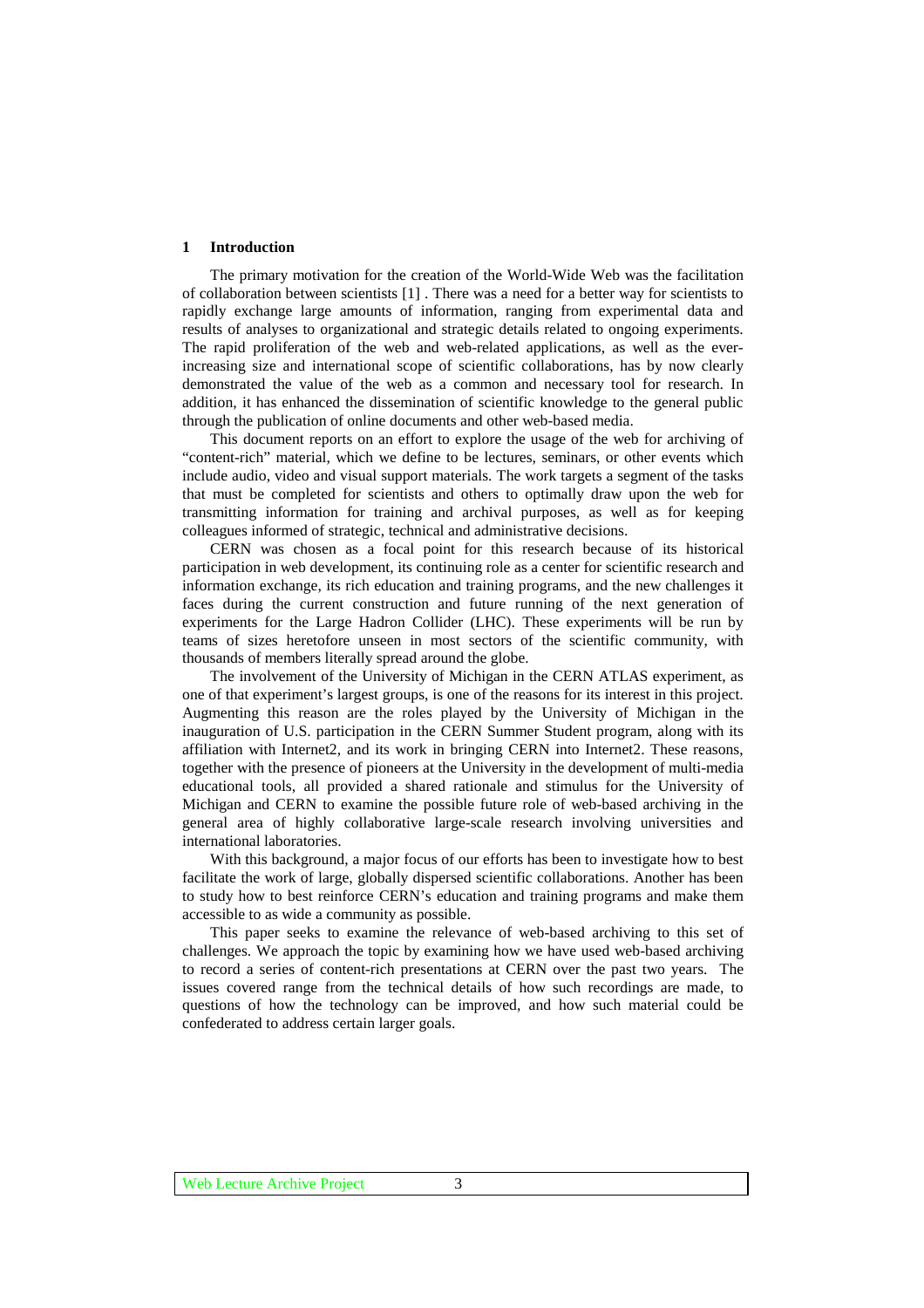## **2 Project Motivation**

In this section, we describe the principal motivations for our present study. Though we cite specific applications, the results presented herein have a clear relevance for a variety of scientific fields and educational venues.

#### *2.1 Communication in modern high-energy physics experiments*

A prime motivation of the WLAP project was the hope that web-based archiving technology could address some of the key challenges that face the high-energy physics community. To understand these challenges, it is instructive to consider the anatomy of a modern high-energy physics experiment. Once a set of physics goals has been established for an experiment, the achievement of these goals requires the massive generation and refinement of novel ideas for how to solve the myriad of attendant technical problems. A talented set of individuals must be assembled to assimilate these ideas, to design and build the detector components, and to integrate the components into the overall detector, a process that can span a decade and involve extensive communication among thousands of experts in numerous countries. The running detector must be maintained and monitored and the resulting data must be analyzed, an activity that may involve yet another decade. The required funding must be repeatedly applied for, dispersed, expended, accounted for and reported on. At every stage extensive communication is required among dispersed participants. In such scientific enterprises the communications aspect can rapidly become as daunting as the scientific and technical challenges themselves.

LHC experimental collaborations will have hundreds of participating university groups. Depending upon the precise responsibilities accepted by a group, it may have the need to interact daily with colleagues at a half-dozen other universities. Many practical questions quickly arise. For example, how does one convene frequent meetings with colleagues in real-time on modest budgets, when time differences of as much as 12 hours are involved for the participants, many of whom have major responsibilities in addition to those that form the focus of the meetings? How does one offer a tutorial to two thousand colleagues on some paradigm he or she has developed, when initially there are only one or two true "expert peers" on a given topic in the entire collaboration and it is your job to train all of the others?

Since many of the large experiments may run for as long as twenty years, involving numerous generations of Ph.D. students, how is information recorded and passed on to subsequent generations? When major talks are given on results from a running experiment by the author of a particular analysis, how does that information get captured and made available to members of the collaboration who may only be able to access the talk hours (or years) later? How do findings and major strides emerging from these experiments get captured and interwoven into classroom materials for later presentation?

These are but a few of the questions that arise in the conduct of large high-energy physics experiments. Given the nature of the World-Wide Web and the original function seen for it, one would naturally be led to inquire if the Web itself might provide possible solutions to facilitate the communication requirements of the very large experiments it had helped make scientifically possible.

#### *2.2 Enhancing learning capability and dissemination of education and training*

There is another motivation for our work in the area of web lecture archiving: its potential use in education and training. Traditional lectures and seminars follow a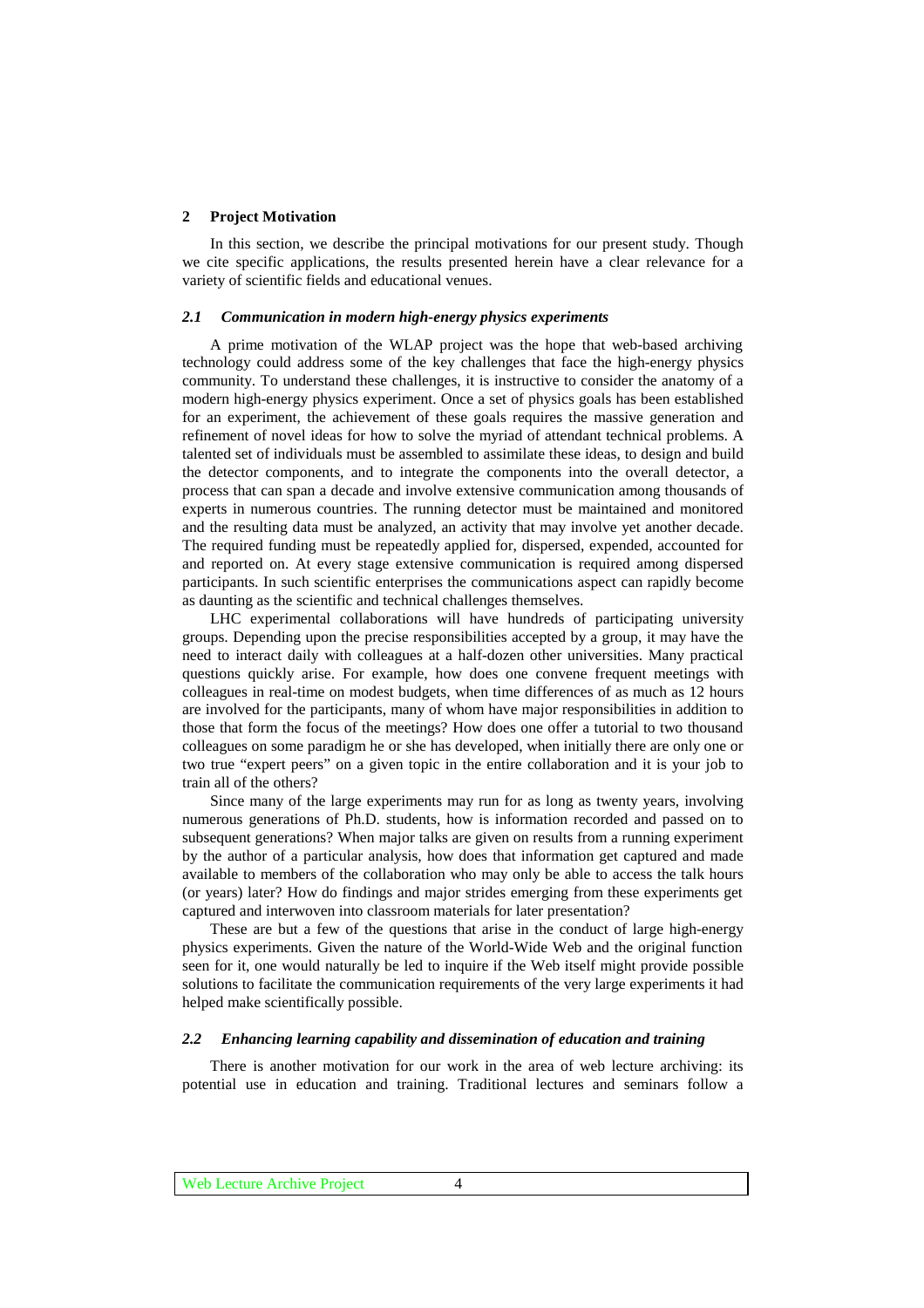sequential pattern in which the lecturer prepares a presentation and delivers it, often accompanied by visual support material. The delivery mechanism can vary in style, with the lecturer using different techniques for displaying the visual support material, for example, an overhead projector, a computer slide projection or a blackboard. Questions may be taken during the presentation, at the end, or not at all. In each case, students must rely on their notes and/or a copy of the support material to recall the key points of the lecture at a later date.

People who are unable to attend or miss a session have to make do with a copy of the visual support material when it is available and even in the best of cases find it very difficult to reconstruct in detail what has been presented verbally.

Having access to some form of audio/video reproduction of the original lecture, however, can greatly facilitate the learning process and allow many more people, in addition to those who physically attend, to benefit. Such a reproduction can exist in a variety of media, including audio or video recordings. Unfortunately, the dissemination of the material on audio/video tapes is cumbersome, thereby limiting access.

Again, recent technological developments based on the accessibility of the Internet and the widespread utilization of the World-Wide Web lead us to conclude that these difficulties can now be overcome.

## **3 Project Implementation**

#### *3.1 The pilot project*

The Web Lecture Archiving Project (WLAP) activity started in 1999 as a pilotproject [2] funded by the U.S. National Science Foundation and the University of Michigan (UM). The primary aim was to examine the feasibility of using a software tool, called Sync-O-Matic [3] , to record and archive slide-based lectures in a variety of situations. Following the success of the pilot project [4] , a collaboration was formed between the CERN HR Division Training and Development group [5] , the UM ATLAS Group [6] and the UM Media Union [7] , supported by CERN IT Division. The objective was to demonstrate the feasibility and usefulness of archiving lectures, seminars, tutorials, training sessions and plenary sessions of ATLAS experiment meetings by focusing first on the archiving of the prestigious CERN Summer Student Lectures.

#### *3.2 The archive application*

The Sync-O-Matic application, successfully tested at CERN during the pilot project described above, was adopted for the implementation of the joint project. Sync-O-Matic was written by Charles Severance, then Associate Director of the University of Michigan Media Union. Documentation describing the software can be found on its web site [3] . It is freely available and there is a mailing list of users and developers who can be contacted for help and support.

Sync-O-Matic produces slide-based web-lectures for viewing with a standard web browser and the freely available RealPlayer plug-in. Its output is a multi-media lecture that combines the audio and video playback of the lecturer with digital images of the visual support material, synchronized to the video, and displayed in a browser window. **Figure 1** illustrates an archived lecture. Note that the video and slide indexes can be used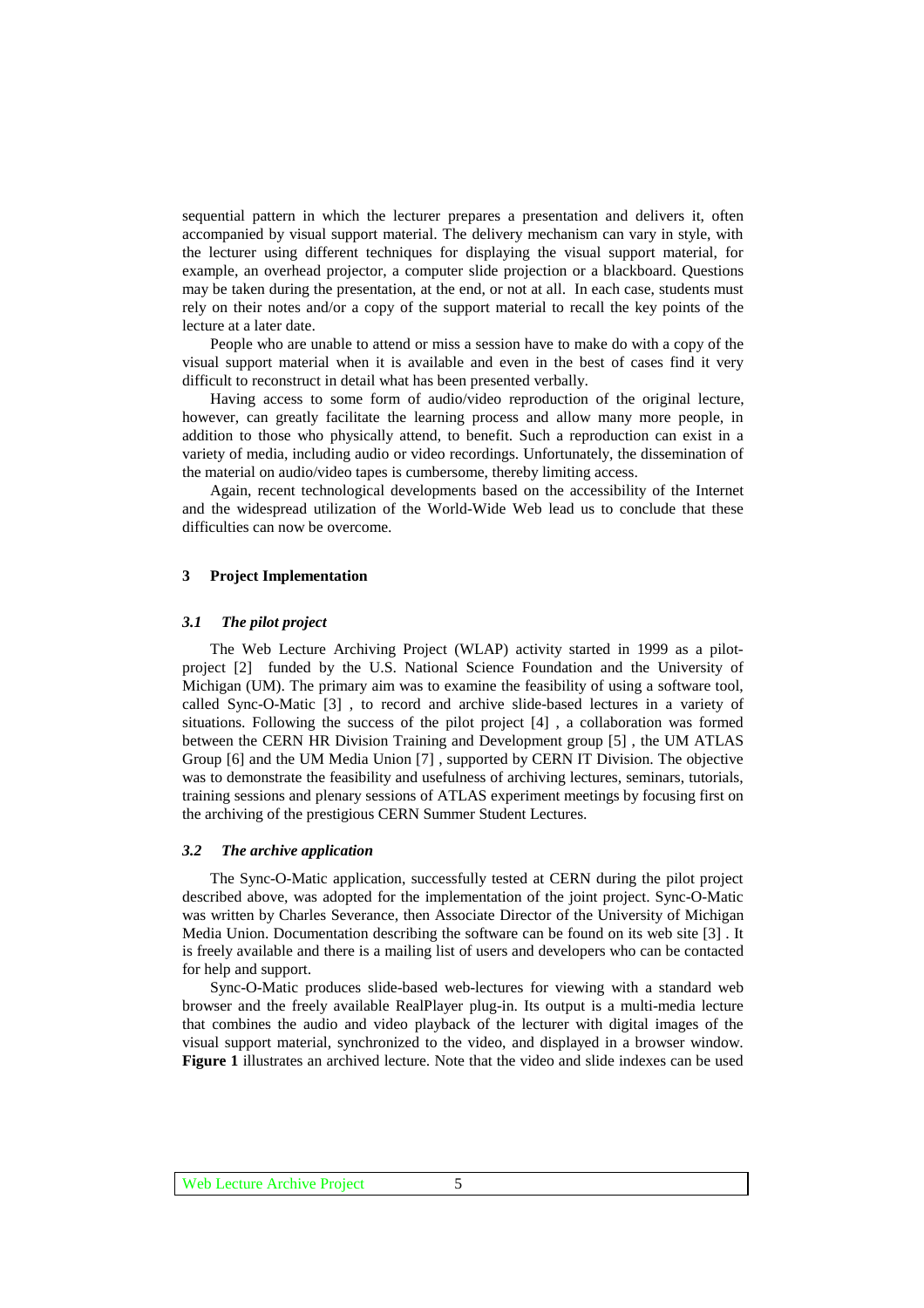to rapidly locate sections of the lecture or to review the slides in order to select specific topics.



**Figure 1**: A typical archived lecture as viewed from a web browser. The video image of the speaker appears in the upper left-hand corner of the page. The visual support material (in this case, scanned transparencies) appears in the large window on the right. The changing of the transparencies is synchronized to the timing of the video.

These important features distinguish Sync-O-Matic from the historically common approach to lecture archiving based on a video recording of the event which combines views of the speaker and visual support material. Such a video is necessarily a compromise, as a choice has to be made between focussing on the lecturer or support material, or more precisely part of this material to facilitate readability. The camera operator therefore makes the choice for the viewer as to what is of primary interest at any time. This is in marked contrast to a Sync-O-Matic lecture in which the speaker and support material are always in view.

Another drawback of a standard video is that although good video resolution can indeed reproduce the slides in a readable format, it does so only at a significant cost of network bandwidth and archive size. For example, we find that using MPEG-1, a bandwidth of 1500 Kb/s is necessary to ensure readability using historical approaches, to be compared to a typical Sync-O-Matic archive that can be readable at 50 Kb/s.

Regardless of advances to the technology, there will always be some inefficiency introduced by the transmission of a video stream rather than a fixed image. In addition, the video stream lacks the slide preview and rapid search/location functionality provided by the indexed Sync-O-Matic archive. As we will discuss below, such indexing could also be exploited for the development of web-based lecture databases and search engines.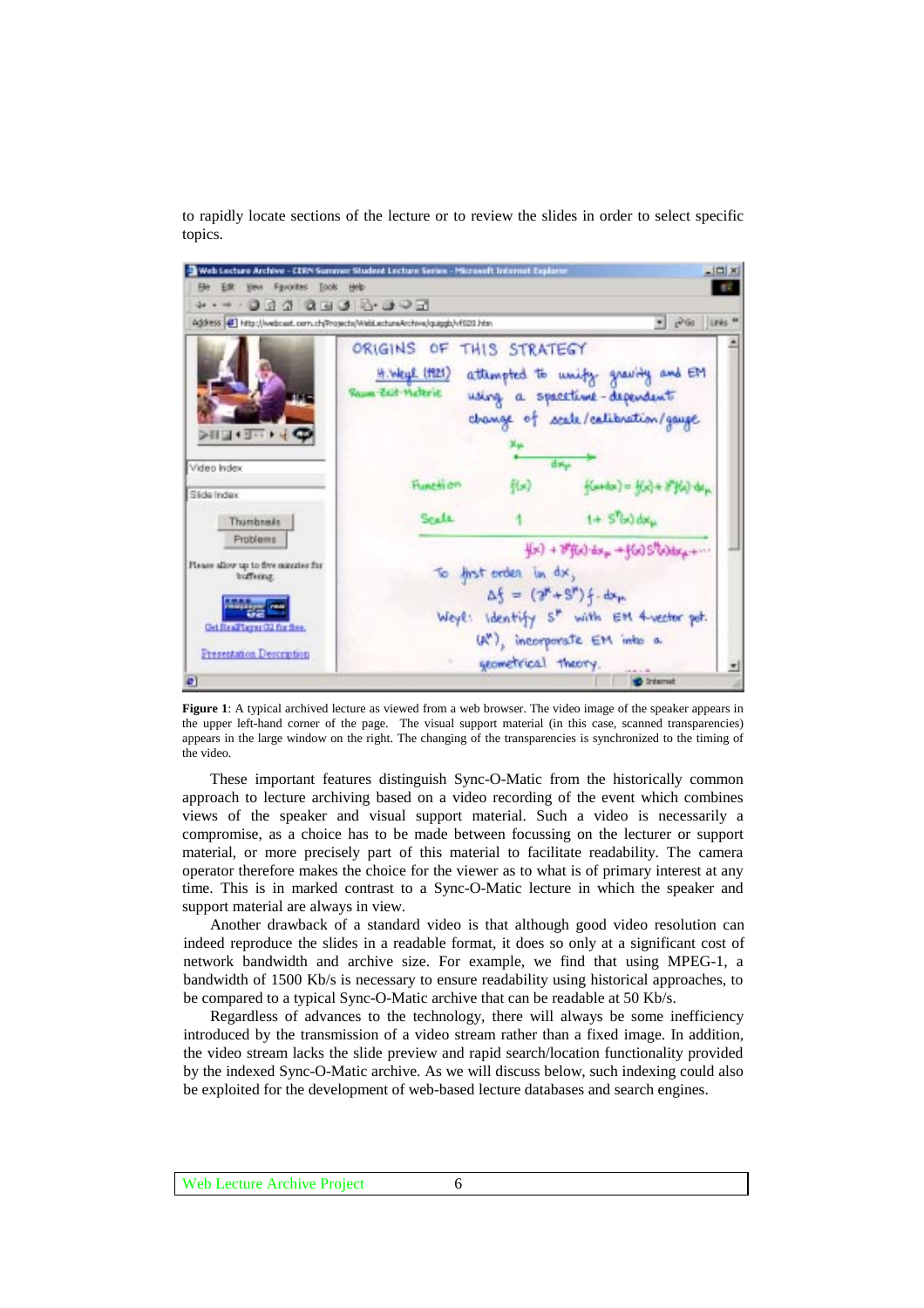#### *3.3 The archive process*

Sync-O-Matic was originally designed for use by an individual teacher, operating alone or in a staffed distance-learning studio, using Microsoft PowerPoint materials [12] . In this mode, Sync-O-Matic imports a PowerPoint file and converts the slides to GIF/JPEG images as shown in

#### **Figure 2**.

While the teacher gives the lecture, Sync-O-Matic records the audio and video from a microphone and camera using the RealProducer [8] ActiveX control. As the lecturer changes slides, Sync-O-Matic records those actions and the timing of each action in internal text files.



**Figure 2**: Sync-O-Matic standard operational procedure. The speaker uses Syncomatic on a PC connected to a camera and a microphone. The speaker loads the PowerPoint file into Syncomat, and then starts recording the audio and video, and changes the slides as he/she talks. The capturing component of Syncomatic creates internal files with the audio, video, slides, and timing information. Once the recording is over, the speaker can publish the web lecture in a format suitable for a CD-ROM or for the Web. The "Style files" can be edited to change the structure and the "look and feel" of the web lectures.

At the end of the presentation, two archived lectures are produced, one suitable for viewing with a standard web browser from CD-ROM, and another suitable for viewing directly from a web server. The look and feel of the resulting lectures is controlled using Sync-O-Matic specific "style files". These style files are written in HTML with some Sync-O-Matic specific markup included. The result of the publishing process is a directory with several HTML files, text files used to allow random navigation of the lecture, and the media files.

The media files make up the bulk of the disk usage. An average quality video and high quality audio (160x120 pixels, 24kps video + 16kbps audio) lecture requires about 36 Mbytes per hour of lecture. This relatively small amount of disk storage allows 15-20 hours of lectures to be stored on a single CD, and a large number on a web server without resorting to exotic storage technology. To watch a web lecture the user can use any popular web browser. The first time the user views a lecture, it may be necessary to download and install the RealPlayer software (the free version is sufficient), although this software is now commonly bundled with most web browsers. JavaScript is not required but some advanced navigation features are available if it is enabled.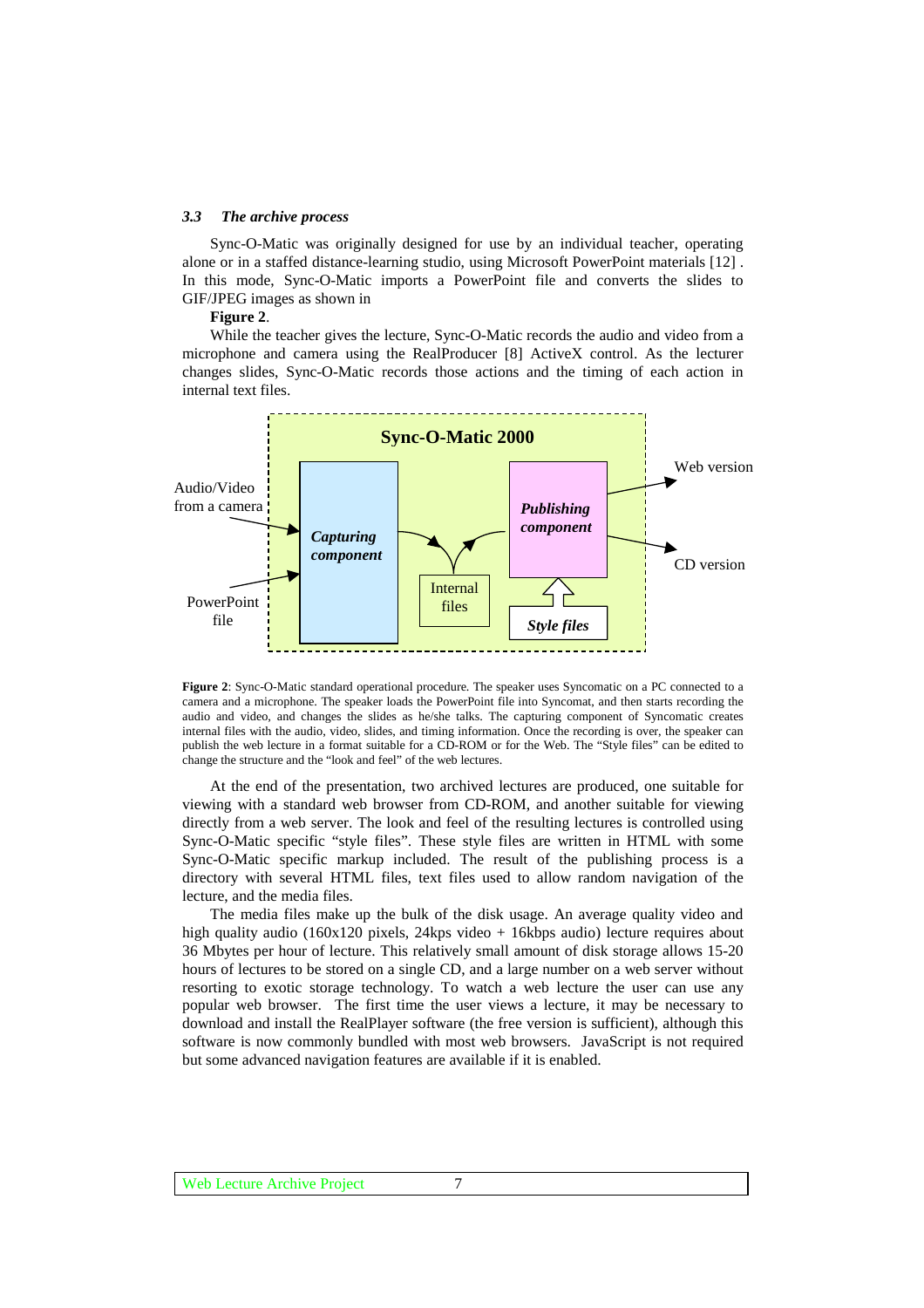Although adequate to meet the requirements of a lecturer in a teaching environment as described above, one of the major challenges of the WLAP project was to extend the functionality of Sync-O-Matic beyond its original design in order to handle the demands of live lectures and to cope with a number of challenging recording scenarios, such as hand-written transparencies and blackboard material. The various scenarios encountered and the solutions developed are detailed in section 4 below.

#### *3.4 The WLAP archive*

During the pilot project, a significant portion of the 1999 CERN Summer Student Lecture Series was recorded and made available to the participants and to the general public. As a result, significant demand was generated at CERN and throughout the physics community to continue the recordings on a regular basis.

The CERN HR Division Technical Training group, supported by the CERN Amphitheatre technical support team, took up the challenge of demonstrating the feasibility of recording a wide variety of lectures, while simultaneously investigating and applying technical advancements to simplify the process and to reduce the manpower needs. Over the next 15 months many important CERN colloquia, Technical Training seminars, Academic and Summer Student Program lectures, and software training tutorials were recorded, either by request, or for the purposes of testing the technology under a variety of recording conditions.

So successful was this effort that since January 2001 this activity has been taken over by a team from the CERN ETT Division who have not only recorded all Academic and Summer Student Program lectures since that date, but have also developed and improved the operational procedure. Several steps of the file manipulation process have been automated and the lecture 'events' are now integrated into the ETT developed CERN event calendar system.

The ATLAS Collaboration served as a test-bed for much of the material recorded, placing the focus on the challenges of a large-scale, globally dispersed scientific collaboration. The events archived for ATLAS include collaboration meetings, plenary sessions, subsystem workshops and tutorials. In addition, the collaboration profited from its members accessing and providing feedback on all of the archived lectures. The feedback was, in general, very positive, and often resulted in requests for a greatly extended service. Nearly all suggestions regarding technical improvements were eventually implemented to the recording and archiving procedures.

#### 3.4.1 The CERN WLAP archive

One of the reasons mentioned for choosing CERN as the target of the project is the richness of its physics program. Indeed, the project team quickly found the number and frequency of interesting recording opportunities to exceed its ability to record, regardless of the facility of the process. Given the modest resources, however, a significant number of lectures were archived and published on the WLAP site, covering a large spectrum of laboratory activities.

The current archive, which is growing literally every day, comprises more than 400 lectures. Among the more notable archives are colloquia by Prof. Martinus Veltman on the history of the Standard Model [9] , presented in the CERN auditorium shortly following his reception of the 1999 Nobel Prize in Physics, and by Dr. Paul Kunz on the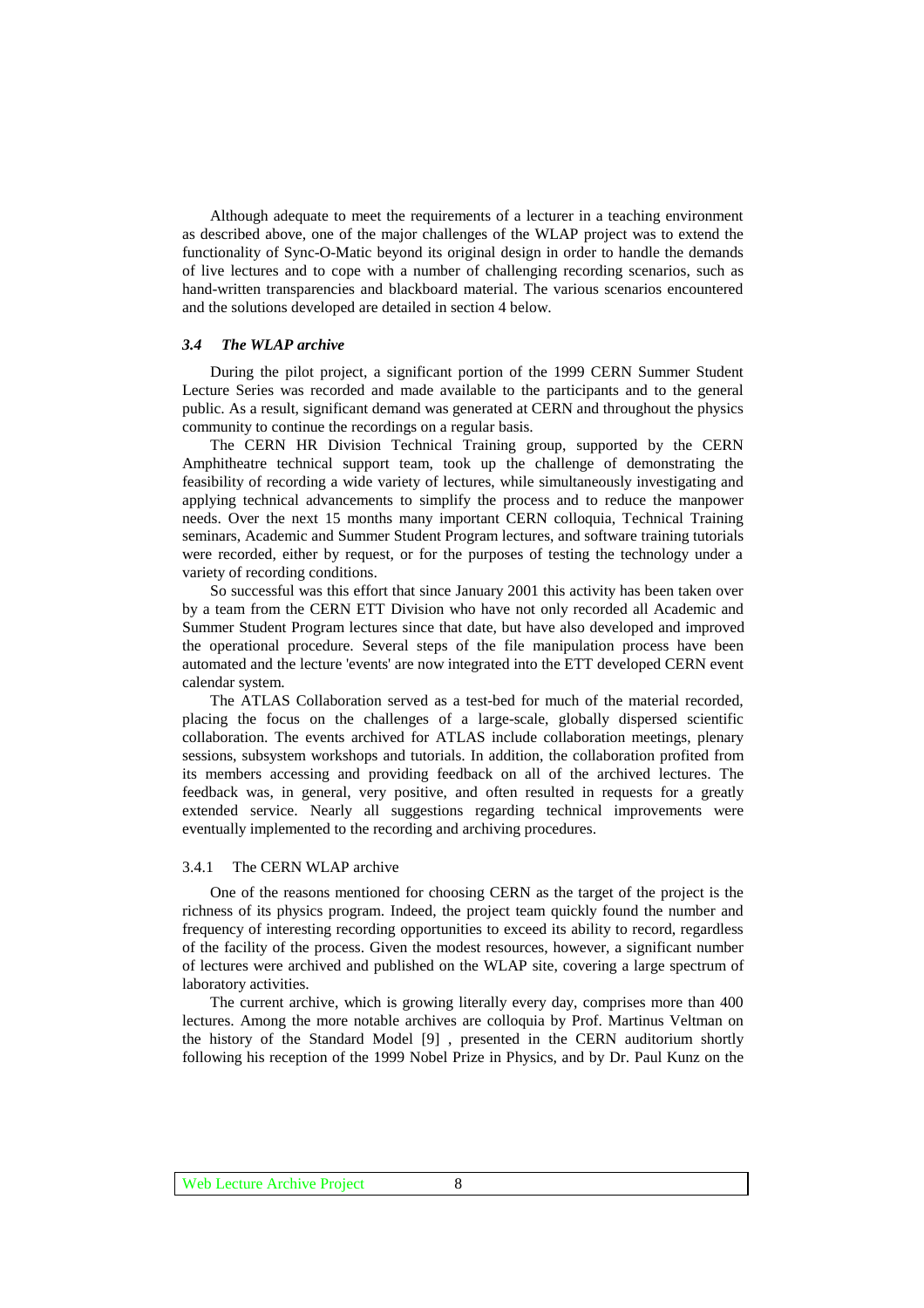birth of the World-Wide Web, its early stages of development at CERN, and his involvement setting up the first web server in America [10] .

In **Table 1**, we briefly summarize the current content of the WLAP archive at  $CERN<sup>2</sup>$ . The full catalogue can be viewed at the WLAP archive web site http://www.cern.ch/WLAP/.

**Table 1**: Summary of the current contents of the WLAP lecture archive

| Category                                        | Number of lectures |
|-------------------------------------------------|--------------------|
| Academic Training Program Lectures 99/00, 00/01 | 109                |
| <b>ATLAS Plenary Sessions Meetings</b>          | 25                 |
| ATLAS & LHC Software seminars                   | 65                 |
| General Colloquia & Seminars                    |                    |
| Summer Student Lectures 1999, 2000 & 2001       | $36+95+66$         |
| Technical Training & Safety Seminars            |                    |

## 3.4.2 The ATLAS GEANT4 workshop

In addition to the events recorded at CERN, the University of Michigan members of the team archived a series of lectures given by Andrea dell'Acqua at an ATLASsponsored workshop [11] on GEANT4 held on the Ann Arbor campus.

GEANT4, a recently completed re-write in  $C_{++}$  of the well-tested GEANT3 application, is a software package for simulating the passage of particles through material. It is currently being tested for use by the LHC experiments.

Usage of the software requires a significant effort to bring the physics community, typically well versed in the usage of FORTRAN, up to speed in both the syntax of C++ and the concepts of object-oriented analysis and design.

Andrea dell'Acqua is one of the key developers of the ATLAS simulation software. It was clearly advantageous at this time for him to make the effort to train new users and developers in its usage. In the future, new collaboration members, or those just beginning to contribute to the software after having completed contributions to other aspects of the detector construction, will be able to access the archived lectures at a web-based training site [11] which will include documentation, problems and solutions, and a listing of frequently asked questions with answers.

## **4 Details of the Implementation**

Contrary to the original design concept of Sync-O-Matic, the bulk of the lectures recorded for the WLAP archive were not prepared in advance using Microsoft PowerPoint, nor were they presented in a controlled environment with the main focus being the production of a quality lecture archive. Rather, the lectures were presented to a live audience using a variety of visual media and the lecturer was insulated as much as possible from the recording process. Given these constraints, it was necessary for the archive team to develop a number of new operational procedures for the production of a quality archive, using a reasonable amount of resources and manpower. In this section, we present a summary of these procedures.

<sup>&</sup>lt;sup>2</sup> For completeness the table includes lectures from the Academic Training Program 2000/01 and Summer Student Program 2001 recorded by ETT Division since January 2001 which are not strictly part of the WLAP archive.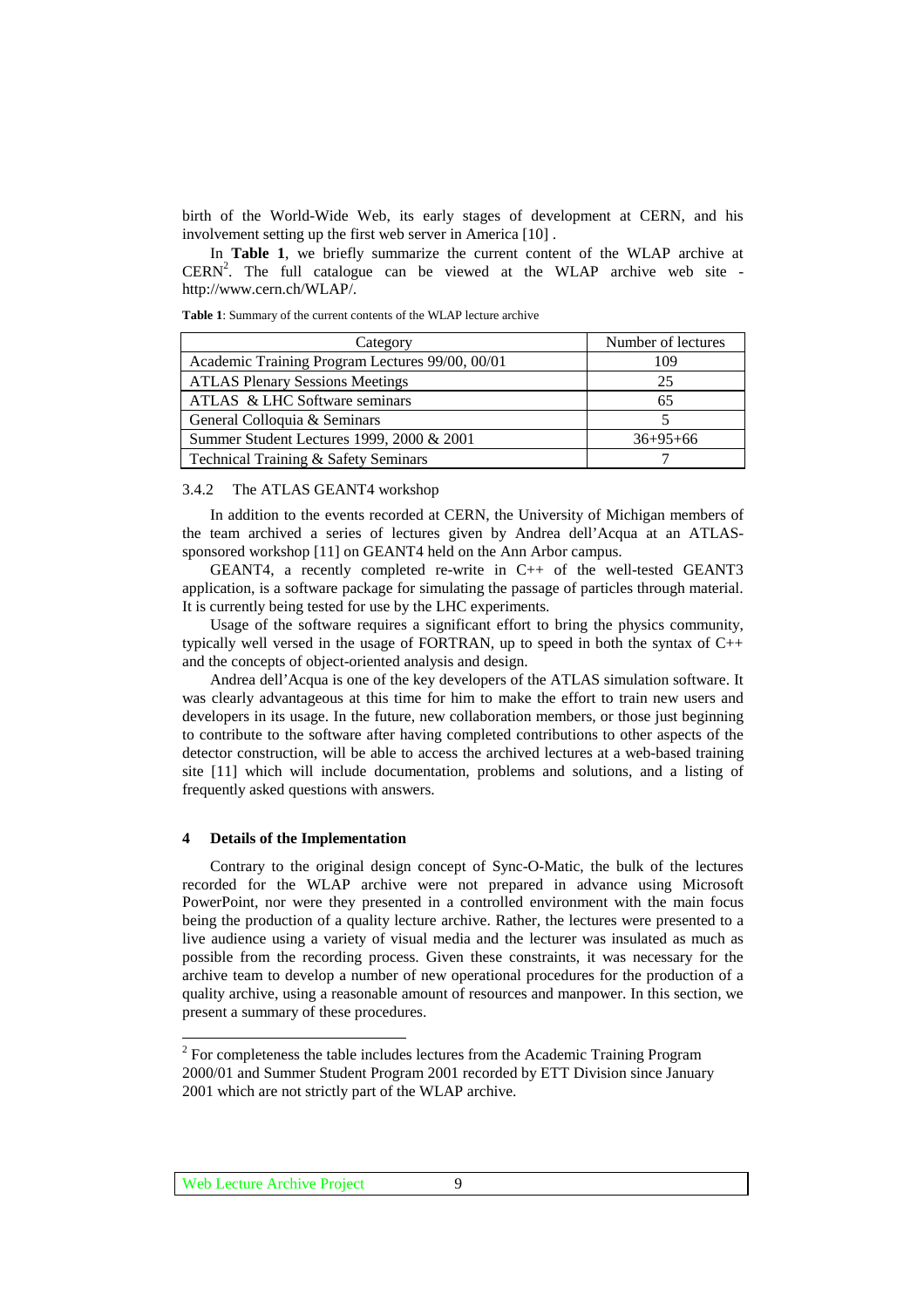#### *4.1 Audio and video capture*

Because high quality audio and video are essential for producing good streaming media, we separately taped the lectures with a high quality wireless microphone and allowed the camera operator to concentrate on the video. Initially the video was encoded from tape but it was soon realized that live encoding, with tape as backup, was not only feasible but saved a significant amount of archive production time.

Our target audience was identified from the outset as being world wide, with access to the Internet provided via research network backbones, as well as using the most currently standard analog modems from home. Based on this, we chose to deliver a total bandwidth of 40 Kb/s, divided into 24 Kb/s for video and 16 Kb/s for audio streaming, in order to ensure high-quality audio. In order to optimize usage of the client bandwidth, we encoded using the RealProducer Surestream technology, which delivers reduced quality video if necessary to maintain sound quality.

One slightly negative impact of using Surestream for encoding is that the media files becomes somewhat larger (approximately 40 MB per lecture hour), decreasing the average number of lectures that can fit on a CD-ROM to about 15. This is not deemed to be a crucial problem, however, as the vast majority of access to the lectures is direct, via the web-server. Rather than handing out a CD-ROM to each student at the end of the summer, as was the practice for the pilot project, CD-ROM's of specific lectures were provided to any user, upon request.

#### *4.2 Scenarios for handling the visual support material*

Presenters differ in the way that they choose to display their visual support material and the techniques encountered ranged from electronic presentations with PowerPoint, through transparencies and overhead projector, to chalk and a blackboard. For each scenario the challenge was to record the order in which the information was presented and the time of display in order to synchronize with the audio and video. Furthermore, we chose not to burden the speaker with the technical aspects of starting Sync-O-Matic at the right moment and learning to use its interface in order to give their lecture.

For the pilot project, the camera operator recorded the timing of the transparency changes during the lecture in a notebook. During the production of the Sync-O-Matic archive following the event, this information was entered into the formatted text files internal to the software. For presentations given on other media than PowerPoint, the slide images were converted to GIF format (scanning overhead transparencies, if necessary) and then placed in the appropriate subdirectories for production of the archive. This process was relatively time-consuming, requiring between two and five hours of post-production work for each hour of presentation.

During the Summer Student Lecture Series of 2000, efforts were focused on reducing the time and manpower required to produce the archived lecture. The simple text format of the Sync-O-Matic internal files made it possible for us to create several software macros, loaded as background processes on the presentation PC, to capture the timing of the slide changes, during the presentation.

In the simplest case, shown in **Figure 3**, when the speaker used Microsoft PowerPoint for the presentation, we developed a VBA macro called *CarpePpt [13]* to capture the timing when the speaker changed the slide in the PowerPoint viewer. The macro is started well before the presentation and is completely transparent to the speaker who uses PowerPoint as usual to show the slides. At the end of the presentation, a file is generated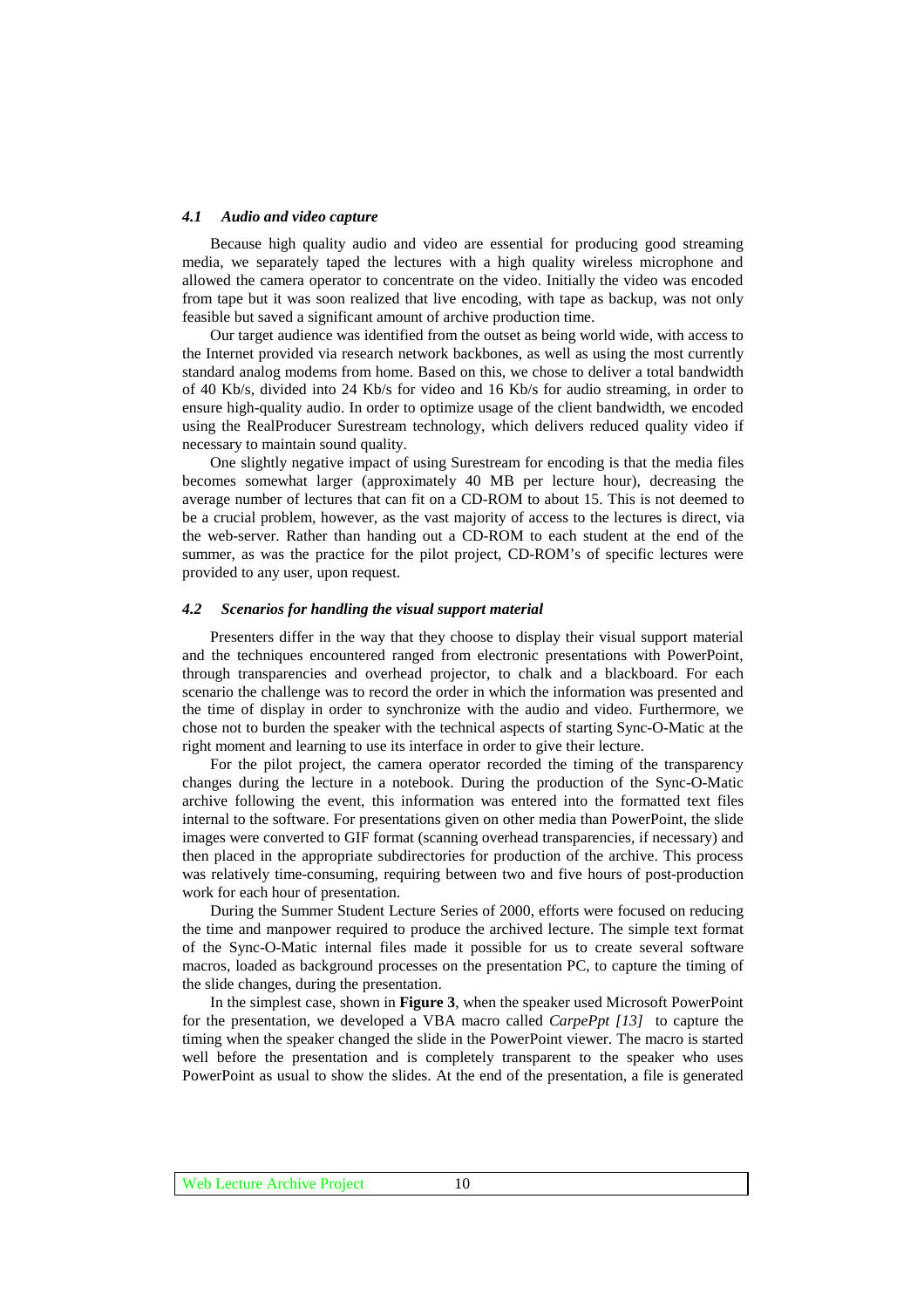containing the timing information in the Sync-O-Matic format. This file is then used by Sync-O-Matic to publish the resulting lecture.



**Figure 3**: Operational procedure for the PowerPoint scenario. The speaker is not involved in the recording operations. The audio/video signal coming from a camera is encoded by a computer using RealProducer, that generates a RealVideo file. CarpePpt captures the timing transparently for the speaker who uses PowerPoint normally to show the slides, and generates a timing file in the Syncomatic internal format. In post-production, the video file and the timing file are copied and named as if they were produced by Syncomatic. The publishing component generates, in the same way as in Figure 1, the Web lecture in the formats suitable for the Web and for the CD.

When speakers used Postscript [14] or Adobe Acrobat [15] for their prepared slides we developed another tool called *CarpePdf* [16] to capture the timing information during the lecture. This method was also used when the speaker was able to make the transparencies available in advance so that they could be scanned and converted into PDF for the presentation. In this case, the scanned images were also used to generate GIF files for the Sync-O-Matic archive.

The real challenge is when the transparencies are not made available in advance or when the presenter writes on a blackboard. In these cases, we used a second video camera to record images from the display screen or the blackboard and we entered the timing values by hand during the post-talk production using a Sync-O-Matic feature called TimeIT. The images were eventually replaced with higher quality scanned images of the transparencies or still pictures of the blackboard, when they were available after the presentation.

In 2000, Charles Severance developed a new product called ClipBoard-2000 [17] . ClipBoard produces files that are compatible with Sync-O-Matic's publishing process and introduces many new features, including two-camera support. For the challenging case discussed above, one camera could now be used to capture the video of the speaker with the second camera dedicated to the overhead screen or blackboard. A technician then pressed a button on the PC to capture a high quality image each time the speaker changed the slide, showed an object, or drew on the blackboard.

The introduction of ClipBoard not only aided in automating the recording process, but also in the post-talk production, when the high quality scanned images were substituted for the preliminary screen snapshots. Because many speakers give their presentation in a non-sequential fashion, skipping from slide to slide or moving from the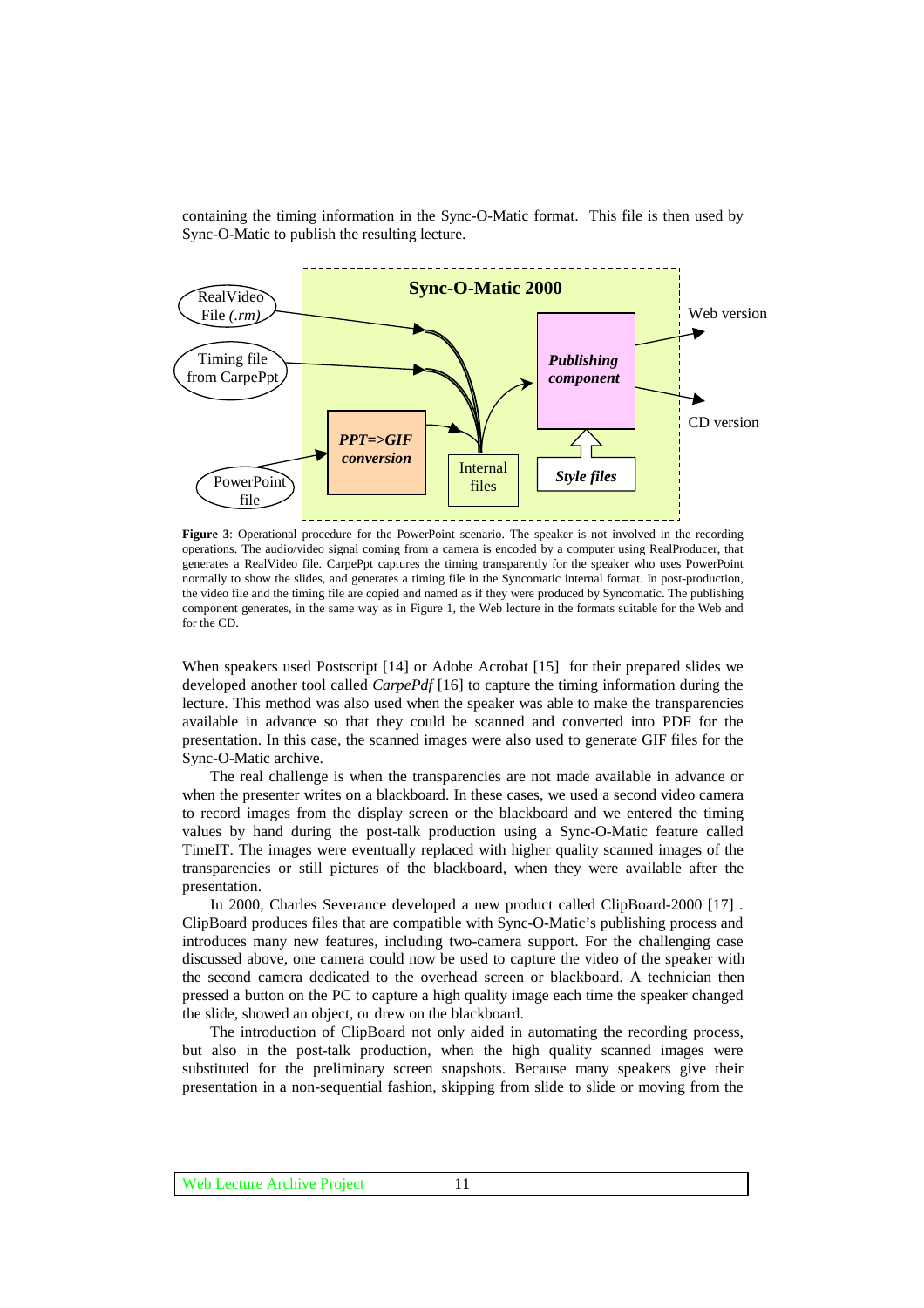slide to the blackboard and back, the image substitution can be slightly complicated. To aid in this process, Giosue Vitaglione developed a tool called Snaps-O-Matic [18] . Snaps-O-Matic reads in the Sync-O-Matic internal files, the scanned transparencies, and the snapshot images and presents them to the publisher in a graphical interface. From the interface, the publisher can drag and drop the scanned transparencies to the snapshots. Upon completion, Snaps-O-Matic writes a Sync-O-Matic intermediate file that describes the new lecture. The whole process for this scenario is shown in detail in Figure 4 and Table 2 summarizes the complete set of scenarios.

While the tools described above do significantly aid in the recording and production processes, it remains the case that lectures presented on non-digital media require some amount of post-talk production work. Typically, this can be estimated as 1 FTE-hour for each hour of lecture. One could imagine using new devices, such as automatic scanning projectors and timing mechanisms, but they do not (yet) exist in the CERN Auditorium.

For important events, such as the presentation of a Nobel Laureate at CERN, we believe the value of the final product certainly justifies the effort. For lower profile events, conference conveners may consider requesting either digital presentations or the submission of the non-digital media before the event, with adequate time for scanning and preparation. This will guarantee immediate publication of the material, following the presentations. This is a significant asset for audiences who would like to participate in or follow an event, but who are either unable to attend locally or via videoconference, or who are separated from the event location by several time-zones.

| <b>Scenario</b>                            | <b>Display Technique</b>           | <b>Timing Capture</b>          |
|--------------------------------------------|------------------------------------|--------------------------------|
| PowerPoint                                 | PowerPoint                         | CarpePpt                       |
| Postscript or Adobe<br>Acrobat             | CarpePdf                           | CarpePdf                       |
| Transparencies received<br>before lecture  | Scan and display using<br>CarpePdf | CarpePdf                       |
| Transparencies not<br>available beforehand | Overhead Projector                 | Clipboard $&$<br>Snaps-O-Matic |
| <b>Blackboard</b>                          | <b>Blackboard</b>                  | Clipboard $&$<br>Snaps-O-Matic |

**Table 2**. Summary of the various scenarios encountered for visual support material and the techniques employed to record the data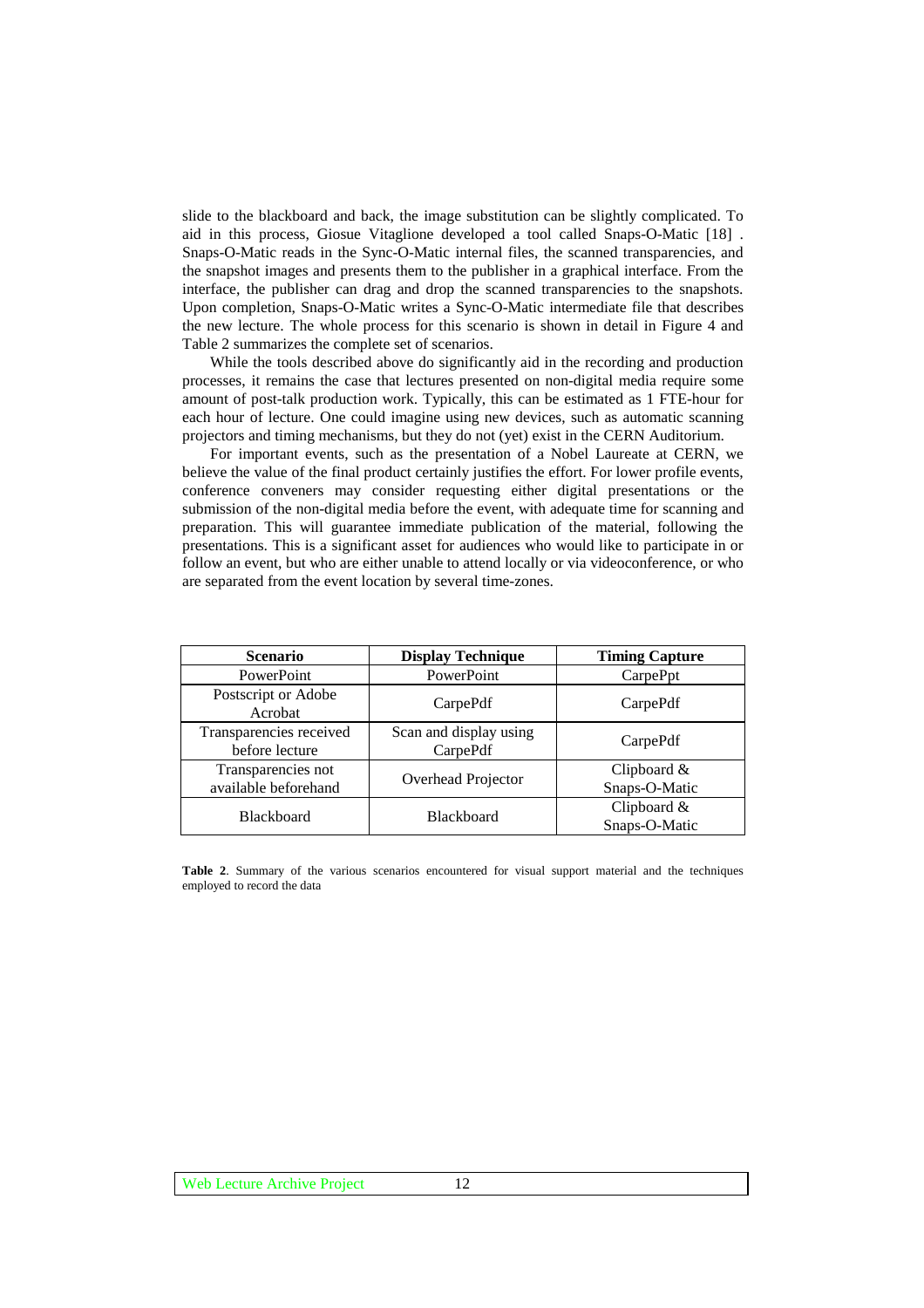

**Figure 4**: A description of the procedure when slides not available in advance: The lecturer camera (top, right, in the figure) records the face of the speaker and the audio, and a RealVideo file is created. The snapshot camera (bottom, right) takes pictures of the projected transparencies, and the cameraman, using Clipboard2000, takes a snapshot each time there is a new transparency. Clipboard creates a timing file and a set of JPEG images that go to Snaps-o-matic. In post-production either the transparencies are scanned or an electronic version of the slides is converted. In either approach, a set of files called, img001.gif, …, is created. A technician, using Snaps-o-matic, matches the high quality GIF files with the snapshots and substitutes them editing the timing if needed. Finally the video file, the slides and the timing are processed by Syncomatic to produce the Web lectures for CD and the Web.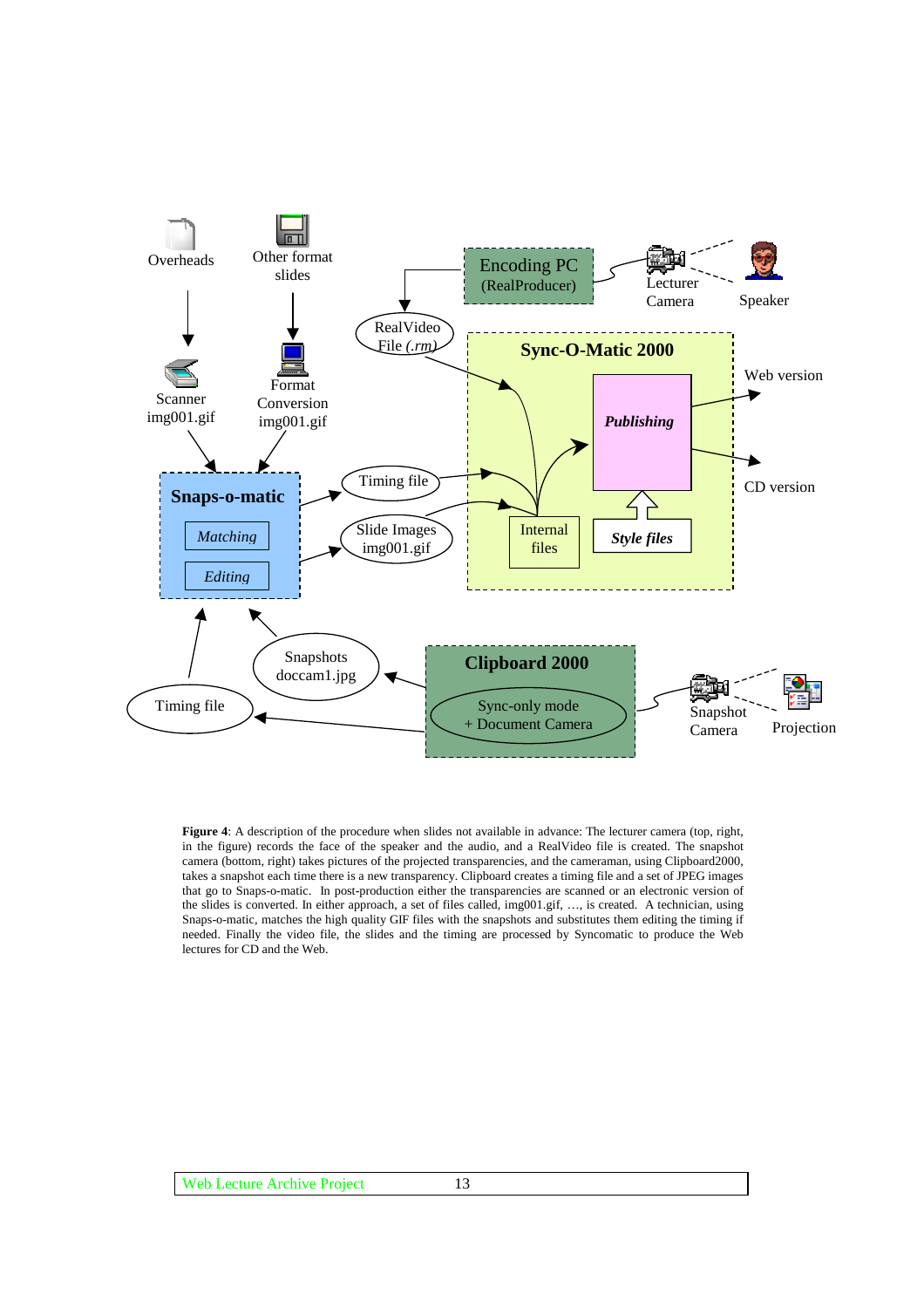## **5 The Lecture Object**

As we built up a significant number of lectures in the WLAP archive and people started to access it on a regular basis, we realized that constraints imposed by the technology we were using would unnecessarily limit its lifetime.

Ideally we would like the archive to be persistent over a number of cycles in technological advances such that it would remain viewable over many years. This led us to the concept of the Lecture Object which we believe not only solves the problem of persistency but is a useful new paradigm for archiving and sharing web lectures on a world-wide basis.

In this section, we briefly describe what the Lecture Object is, and our principal motivations for proposing it as a standard for archiving web lectures (section 5.5). More information can be found in [19] [20] .

Section 5.4 includes a brief description of some prototype software developed compliant to the Lecture Object architecture.

#### *5.1 Lecture Object Architecture*

The Lecture Object architecture is based on the distinction of three tasks: "Capturing, Archiving and Delivering", as shown in Figure 5.

The Lecture Object is a *standard* format for *archiving* web lectures and for *exchanging* them between different archives.

The typical life-cycle for a Lecture Object is: (1) A lecture is recorded, and a capturing tool creates a Lecture Object, (2) It is archived in a Lecture Object repository, (3) A publishing tool converts it in a presentation format for delivery to the client (e.g. a Web browser) for visualization.



**Figure 5**: The Lecture Object architecture is based on three steps: Capturing, Archiving and Delivering. Different capturing tools, optimized to work in a certain scenario, produce standard Lecture Objects. The lecture objects are archived in a repository and are available to be used by software agents, for example a transformation to a presentation format, indexing software, etc…. The adoption of a standard format allows interoperability.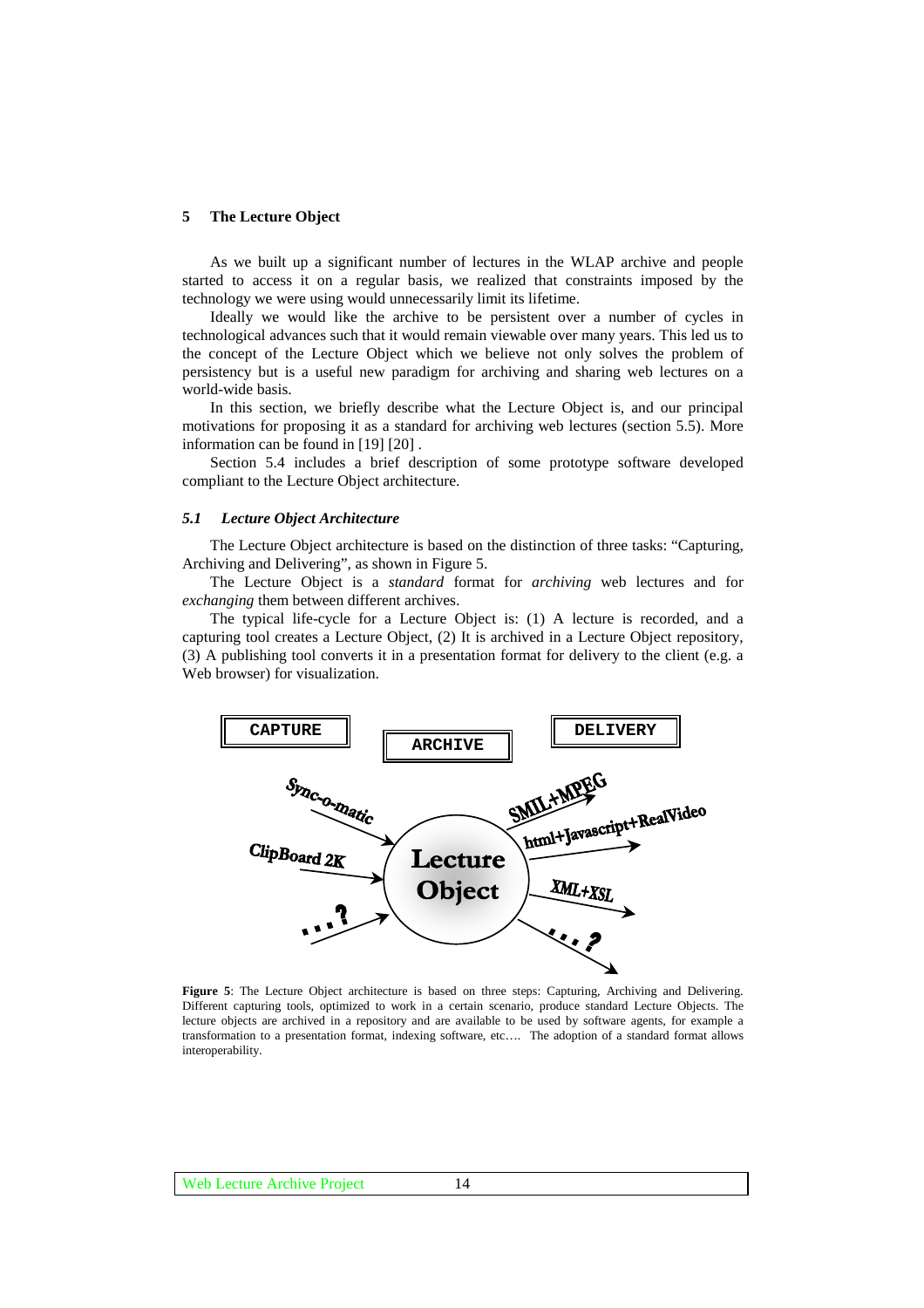Different capturing tools, used in different scenarios, produce standard Lecture Objects; different publishing tools can transform them into several presentation formats.

The distinction between the archiving format and the presentation format is crucial. The Lecture Object is the archiving format and it is seen as a long-life entity that can be easily converted into other formats, even formats which do not yet exist.

The archiving format adopted has to be independent from proprietary technologies. This is because multimedia companies can change their strategy, limiting the wide use of a technology (e.g. limited platform support, or player software no longer freely available), or imposing constraints on the clients (e.g. advertisements) or compromising the long-term availability of the archived material (e.g. preventing conversion to other formats).

We think that the possibility to change the presentation format, independently from the archiving format, puts users in charge of their information, without tying in the archived content to a specific multimedia company.

Furthermore, starting from a Lecture Object, different presentation formats can be created to fully satisfy the expectations of the clients, always using the best available technologies. When a newer presentation format become available, a new transformation program can be developed to process all the Lecture Objects in the archive and publish them in the new presentation format.

A further advantage of the three-step architecture is that monolithic software applications are not flexible enough to be both efficient in all capturing scenarios and to allow publishing in all the desired presentation formats. The new three-step approach solves this limitation, allowing the use of interchangeable tools.

A Lecture Object must contain all the data (audio, video, slides, timing, order, annotation, etc…) and meta-data (title, author, keywords, description, prerequisites, etc…) describing the lecture. This information is related to the real lecture and not to the web lecture that the clients will watch. It is also independent of how it has been created, and is independent of how it will be used.

A Lecture Object stored in a repository can be transformed by software that runs on the server or on the client. These transformations can be performed at request-time (dynamic transformations) or in batch in anticipation of client requests.

## *5.2 Draft Specification*

Starting from the idea discussed above [20] , we have developed a draft of the Lecture Object specifications [21] . This is a first attempt at defining the basis for a standard; more work is needed to refine the design and to review the technical decisions taken.

Figure 6 shows the structure of a Lecture Object with the data on the left side, and the meta-data on the right. The entity in the middle, called "Lecture", is the description of what happened during the lecture. It contains information such as: "The speaker started talking, then showed a slide, after a minute another slide, …".

We propose to use XML (eXtensible Markup Language) [22] for this component. Here is a simple example: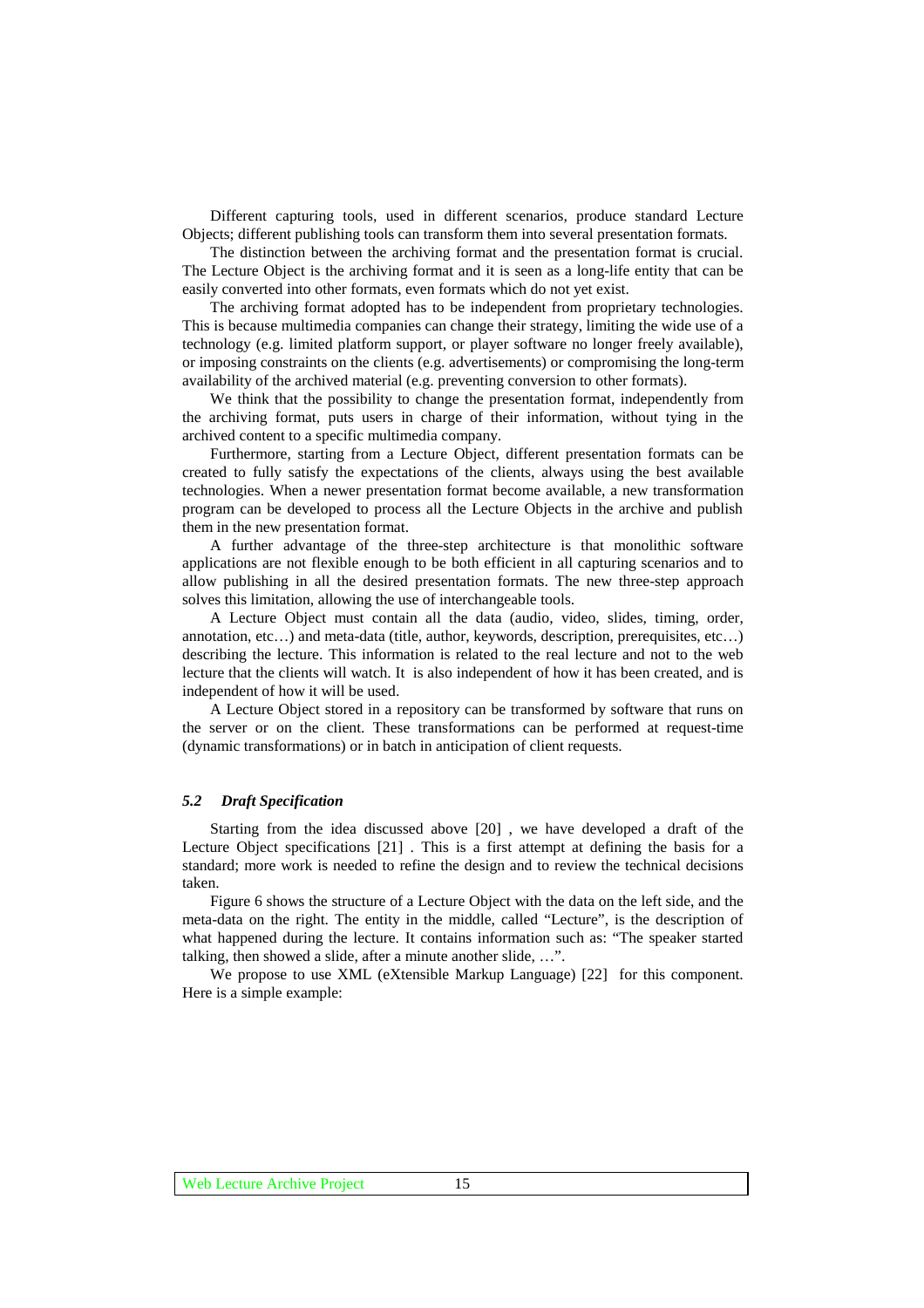

**Figure 6**: Components of a Lecture Object: data (on the left) and meta-data (on the right). The content metadata contain information about the lecture. Other technical meta-data can give information relating to a component of the Lecture Object.

```
<?xml version="1.0" encoding="UTF-8"?>
<LECTURE>
<PAR>
  <VIDEO TITLE="Welcome to WLAP" REGION="speaker-face"
         SRC="rtsp://webcast.cern.ch:5540/giosue.rm" />
  <SEQ title="Sequence of slides" region="slide">
   <SLIDE TITLE="First" TYPE="image/gif" BEGIN="00:00:00"
      REGION="slide" SRC="http://webcast.cern.ch/img001.gif" />
   <SLIDE TITLE="Second" TYPE="image/jpeg" BEGIN="00:00:12"
       REGION="slide" SRC="http://webcast.cern.ch/img002.jpg" />
  </SEQ>
</PAR>
</LECTURE>
```
This is a description about what happened during the lecture. All the elements between <PAR> and </PAR> happened at the same time. The elements between <SEQ> and </SEQ> happened in sequence. Thus in this case, there was a speaker talking and at the same time a sequence of slides. This is very similar to SMIL [23] (Synchronization Markup Integration Language), a W3C recommendation. Anyone already familiar with SMIL will easily understand this description of the lecture structure.

The other data components have to be in a widely used format that can be easily converted into others. Good candidates for the video are Mpeg2 or AVI (using a freely available, multi-platform codec, like Indeo3.2 or MJpeg). For slides, we typically used: GIF, JPEG, PNG, HTML or SVG. More formats can be kept in the archive in order to facilitate an easy lossless conversion to other formats.

For the content meta-data, our focus has been on IEEE LOM (Learning Object Metadata) [24] taking into account the activity of other initiatives and working groups, like: Dublin Core [25] , IMS Global Learning Consortium [26] , Ariadne [27] , Gestalt [28] and CEN ISSS LT [29] . We promote the usage of a subset of the IEEE LOM metadata set, with a complete mapping to Dublin Core.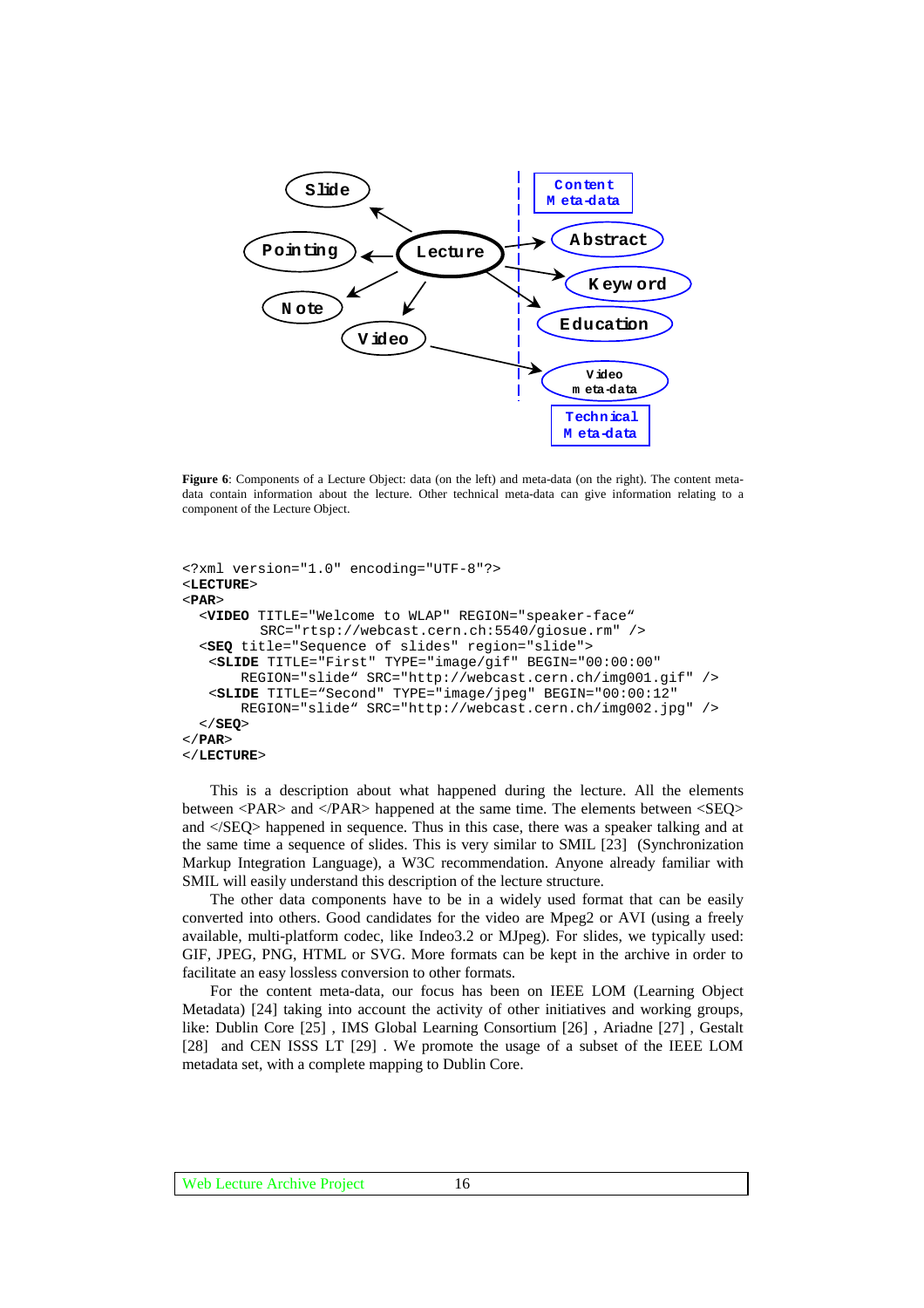In addition, starting from an idea of the Gestalt work, we propose to archive metadata about the network resources needed to use a certain component of a Lecture Object. Our proposal is based on expressing the network resources in term of QoS [30] (Quality of Service) parameters using a model of sequences of Token Buckets to characterize a data flow. This allows the mapping of these meta-data on different networking architectures for using guaranteed services and advanced reservation.

#### *5.3 Distributed Architecture*

Multiple archives can share meta-data about the weblectures they contain, as shown in Figure 7. Software agents called "Brokers" expose all or only a part of their lecture meta-data to the other Brokers. The model proposed is similar to the approach used in the Open Archives Initiative [31] , where "Service Providers" present the services available to the clients, and "Data Providers" physically host the data.

Some development is needed to define the exchange protocols and all the data structures involved. In particular, the meta-data harvesting protocol and the data structures for describing the status of the servers. This will allow the brokers to assign dynamically a certain resource (e.g. video server) to a specific client, adopting special policy of server/network load balancing, based on performance, costs and availability.

The organizations (Universities, Research lab, Companies, etc…) taking part in this "global archive" of web lectures could define agreements for content exchange and mirroring services.



**Figure 7**: Multiple archives exchange meta-data of the Weblectures they host.

#### *5.4 Prototype developed*

As proof-of-concept for the Lecture Object architecture, we developed some software that we successfully integrated into our production process.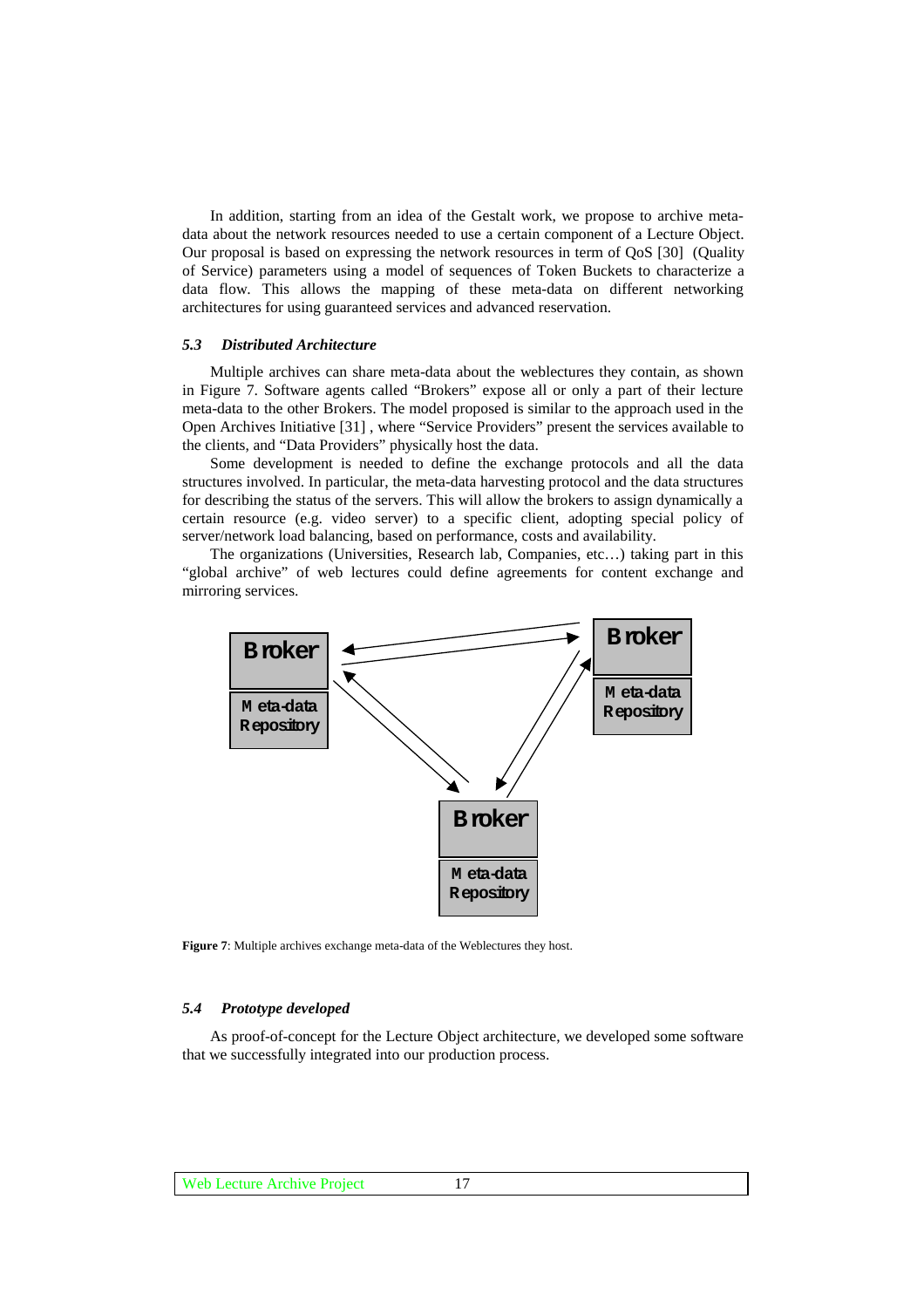We developed capturing tools for recording the timing when the speaker uses a PowerPoint presentation (CarpePpt v.2.0 [13] ) or Postscript and Acrobat files (CarpePDF v.2.0 [16] ). Both of these create and upload a Lecture Object on the repository.

An updated version of Snaps-o-matic [18] is compliant to the Lecture Object architecture. It is used in post-production in case the speaker uses plastic transparencies. This program can also be used as a simple Lecture Object editor.

A simple server-side dynamic transformation, written in PHP [32] , has been written to transform a Lecture Object in a standard SMIL presentation. And an enhanced version of the same software produces SMIL plus RealPix and RealText, technologies developed by RealNetworks [33] .

We also started using Websentation [34] (Web-Presentation), an automatic Javabased publishing program, to transform Lecture Objects in presentation formats on a Linux server. Although this software is still in development, and needs to be enriched with more functionality, it has proved the validity of the Lecture Object architecture for reducing the workload in producing web lectures in different presentation formats.

#### *5.5 Advantages of standardization*

We think that the broad usage of a common format for archiving and exchanging web lectures would have a very positive impact on their diffusion as a tool for distance learning and collaborative working.

In addition to the arguments mentioned in the previous sections, we would like to emphasize the following:

- Persistent Archives. The adoption of a widely used platform-independent standard with no proprietary technology, would allow the lectures to survive external technological cycles.
- Uniform indexing and retrieving. A common meta-data set would greatly facilitate global indexing. Search interfaces would be more uniform, and the users would be able to perform more advanced searches.
- Interoperable software tools. Different tools for capturing, publishing, indexing, editing, etc., would be able to work together. Archivists working in particular environments could use the best tools, in their scenarios, for each task in the weblecture production. This would reduce the production workload.
- Sharing content between archives. Having a common standard would facilitate different organizations setting up agreements for exchanging contents.
- Convergence tools development. A common format would focus the efforts in software development. This would improve the software quality and facilitate the availability of applications for specific tasks.

We will be encouraging various relevant organizations to provide support for the adoption of standards embodying the general features described above.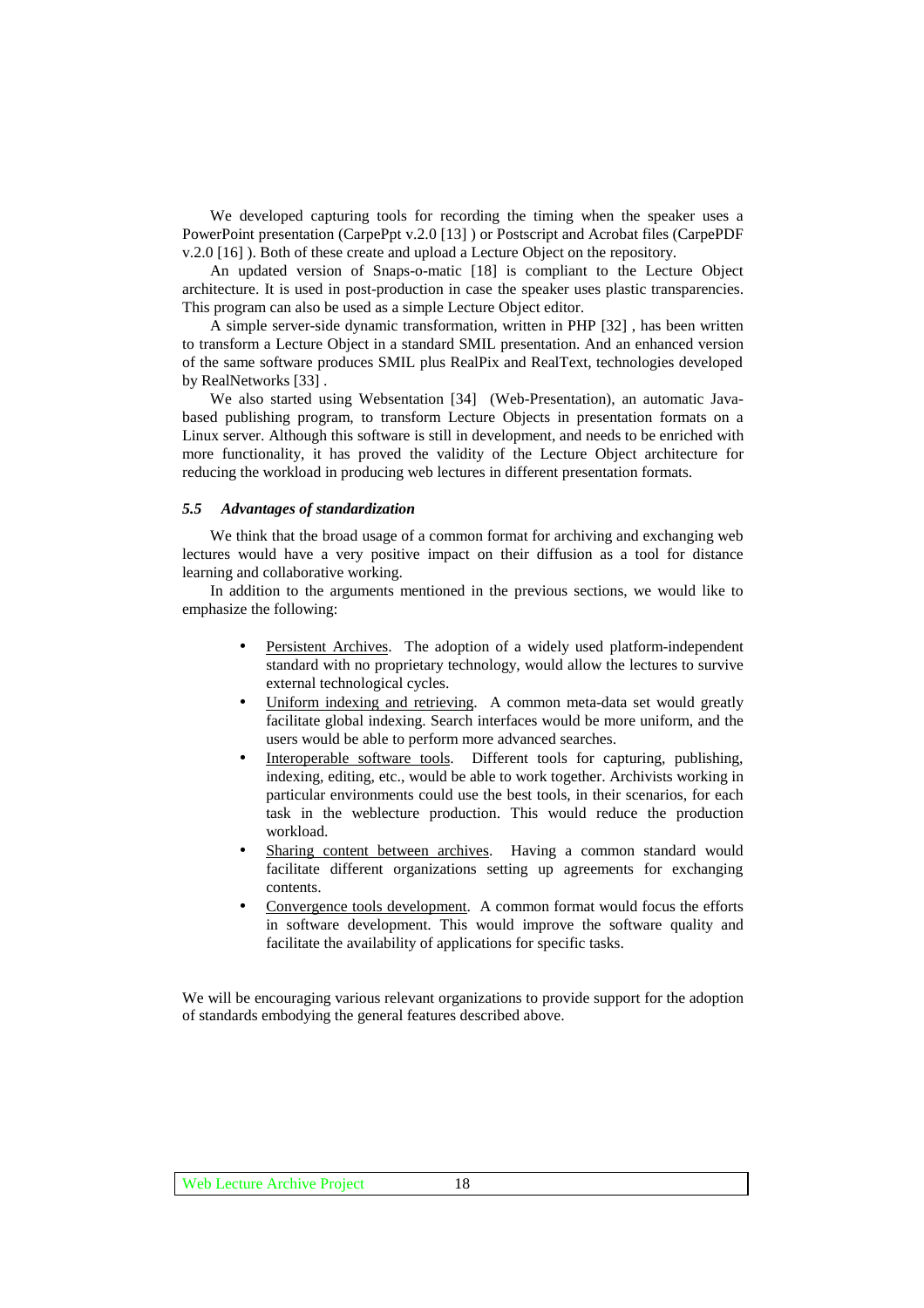## **6 Other Web Lecture Archives and Technologies**

## *6.1 Other archives*

There is a gradually increasing usage of the various web lecture technologies in the educational field. The individuals publishing these lectures are generally motivated by the exploration of new technologies. They typically produce a single lecture or perhaps as much as an entire course.

There are several organizations, however, which have moved beyond using web lectures on an exploratory basis and are beginning to create large general-purpose lecture repositories with diverse content similar to the web lecture project at CERN. These efforts include:

- **Microsoft Seminars Online** This effort is featured prominently on the Microsoft home page. The quality of the seminars is excellent and the topics range from detailed technical briefings to sales and marketing presentations. The content is captured from some of the Microsoft presentations at various professional venues. The lectures consist of both PowerPoint and audio, interspersed with animated screen shots of product demos. The overall experience is very good. There is little detail as to how the lectures are produced and the effort involved. The Microsoft search engine indexes the seminars and a direct link which launches a seminar may appear as a result of a text search.
- **Fermilab Media Services Streaming Lecture Archive** This archive consists of about 300 lectures ranging from technical physics presentations to more general presentations for a general public audience. Fermilab uses our Sync-O-Matic software to produce its lectures.
- **Berkeley Multi Media Research Center Lecture Browser** This repository contains several hundred lectures ranging from courses to distinguished lectures. It is produced using software specifically developed at Berkeley which provides a novel lecture navigation interface showing a timeline with slide duration that allows instant navigation to any slide. The lecture browser also provides a keyword search of the lecture repository content.
- **Institute for Theoretical Physics** This theoretical physics institute at the University of California at Santa Barbara has for many years recorded lectures and seminars and made the audio and slides available on the Internet. The presentation technology is not as advanced as Sync-O-Matic but the site has nevertheless had a strong impact on the physics community.

These lecture repositories, along with the CERN Web Lecture Archive Project, are beginning to demonstrate that this type of multimedia production can be scaled to the point that it becomes a normal part of operations for an organization's media production group.

#### *6.2 Other technologies*

The commercial applications most similar to Sync-O-Matic and ClipBoard are Microsoft's PowerPoint-2000 lecture presenting capability and RealNetworks RealPresenter. The fundamental problem with these commercial products is their lack of extensibility. Because there is no standardized interchange format, when these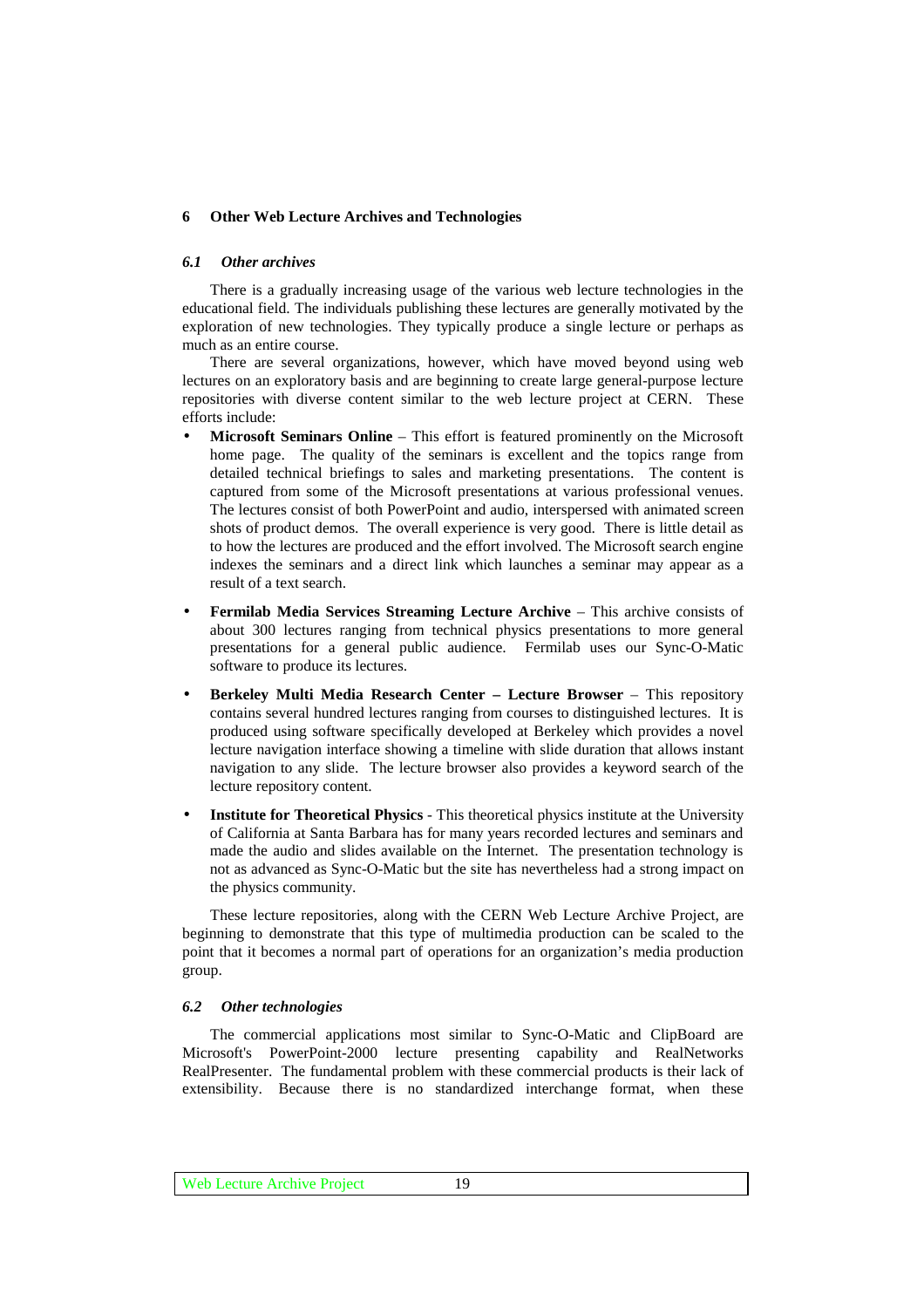commercial products are used, the content cannot be reused outside of the proprietary platforms for storage and serving. There are a number of smaller firms with web lecture production solutions [35] but these typically involve a proprietary Java-based player or other constraints on the reuse of the material.

While it may seem like the best interest of each commercial venture is to build closed proprietary technologies for web lectures, we feel that the content of web lectures should belong to the people who create the material. Depending on any single commercial technology for streaming video is dangerous when creating materials with a potentially long shelf life. Company priorities change over time and multimedia companies have shown a propensity for "breaking" their old software solutions in order to force users to upgrade to the newest (often incompatible) version of their product.

For users and organizations to invest heavily in web lecture technology, we feel that the only solution is an open standard which allows interoperability of many products and puts users in charge of their information.

#### **7 Planned Future Applications and R/D**

An endless variety of potential applications exist for the archive methods developed and tested by the project team. In this section, we discuss those we have found to be of primary interest to the high-energy physics community, focusing specifically on our experience recording lectures for the ATLAS experiment and for CERN. We note those particular services, for which we have identified a clear need for future support and activity.

## *7.1 ATLAS*

Feedback received thus far indicates that a large, globally distributed collaboration such as ATLAS, has a strong interest in the archival of collaboration meetings and subsystem workshops, either to allow remote participation or as an accurate means of recording important events and milestones. Indeed, the initiative for recording the ATLAS plenary sessions came from the collaboration management and feedback from viewers indicates a clear demand for the archival of the plenary session, as well as smaller, subsystem meetings, to become a regular service.

In addition to the recording of meetings, the project examined the feasibility and utility of lecture archiving for the purpose of collaboration training. During the life of an experiment, it is common for new tools and/or procedures to be developed, which require the training of a significant fraction of the collaboration. In this case, the developer or expert may provide one or more training lectures or tutorials and present them to her or his colleagues at the laboratory and/or at several of the home institutes. Following the initial training session, however, new collaborators (or collaborators who could not attend the original session) also require training, albeit in much smaller groups and at times scattered through the duration of the experiment. For this reason, the team recorded lectures both during the scheduled training sessions and in sessions dedicated toward the production of a training archive [36] . Feedback from the collaboration again greatly supports this service and there is strong demand for its continuation.

As the experiments ramp up and the collaboration members are required to spend significant time at the laboratory, the need for collaborative tools to maintain studentteacher communication will increase. It is foreseeable that the lecture archiving techniques developed for the training sessions described above could be applied to help maintain and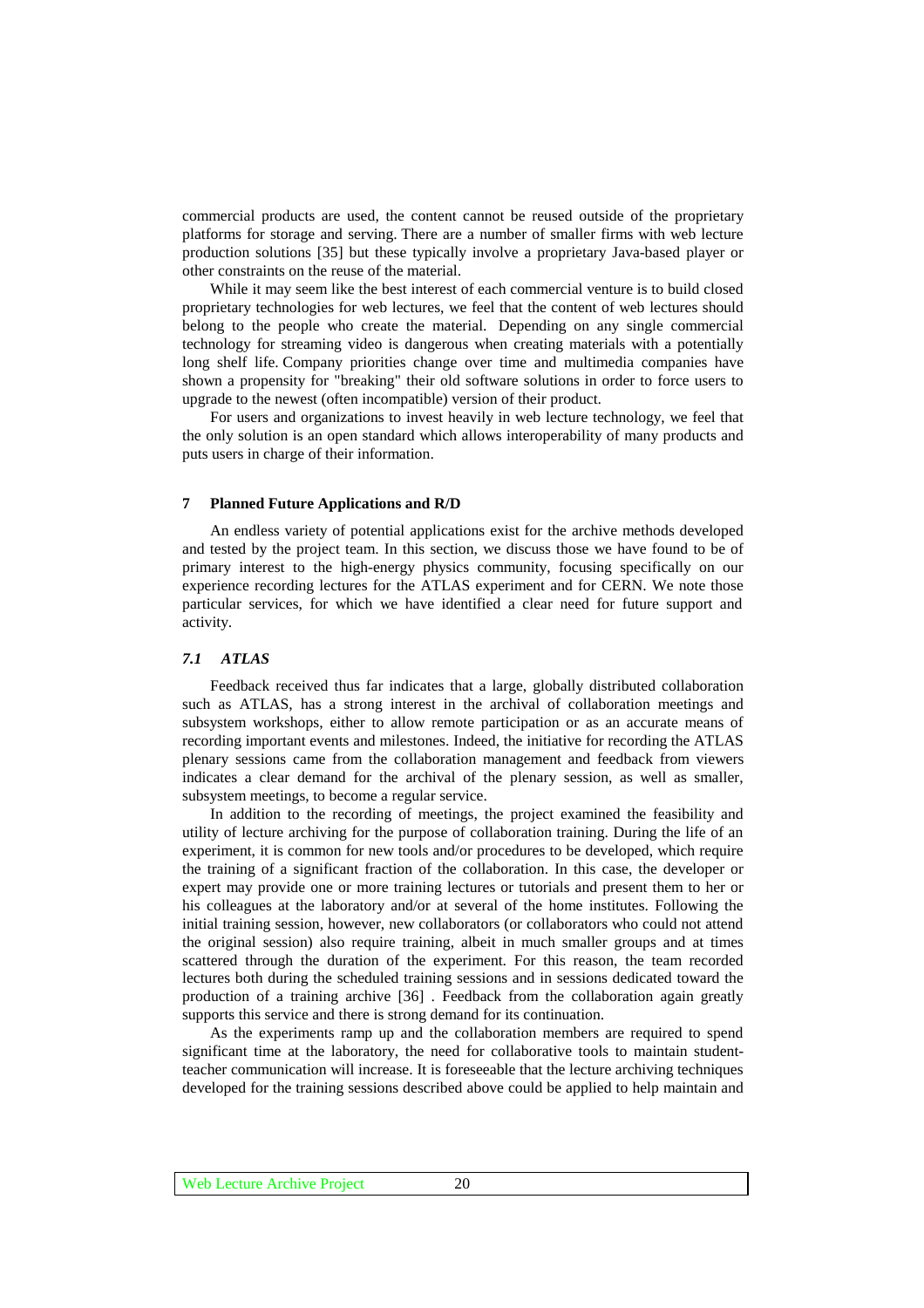re-enforce this important relationship. While, the existence of an archived lecture does not replace the presence of a teacher in the classroom, it can indeed be used to supplement the live lectures and to provide reference material. In addition, presentations made by a visiting student to his colleagues at the laboratory could be recorded for the benefit of the supervisor who is unable to attend.

With these applications in mind, we identify two primary services as being essential to the needs of a large collaboration such as ATLAS. The first of these is a service for the recording and archiving of lectures, meetings and events at the laboratory. This service would require the necessary audio and video recording equipment, software servers and presentation laptops, as well as a team of dedicated personnel to operate and maintain the equipment and to publish the lectures. The second service would be the provision of a personal lecture archiving facility, to be reserved by individuals wishing to record and publish lectures without the presence of an audience. This facility would be optimized for quality audio and video recording and would be maintained by the archive staff, which would be available to aid in the recording and publication of the lectures.

These services could be provided by the collaboration itself or, perhaps more efficiently, by the host laboratory. In this case, the laboratory could charge a standard facility fee to the collaborations on an event-by-event basis, to support the team and equipment. Such a payment method, similar to existing fees for video or phone-conference services, would avoid abuse of the system and could be integrated into a web-based agenda scheduling system, such as the CDS system at CERN.

## *7.2 CERN Particle Physics Distance Education Program*

As one of the main objectives of this project was to demonstrate that samples of CERN's rich education and training program could be made available for viewing on the web, it is natural to investigate if we can further capitalize on the success of this effort. To this end we are exploring the possibility of reviewing and repackaging the existing set of lectures to build a prototype CERN Particle Physics Distance Education Program.

The material will be classified under well-defined headings and eventually developed into curricula, e.g. accelerator technology, theoretical particle physics. Missing topics will be identified and proposed to the seminar organizing bodies as priority candidates for inclusion in future series of lectures. In this way it should be possible to build up a unique, catalogued set of lectures to support the learning and understanding of particle physics.

The target user would typically be students and working physicists who wish to complement and update their knowledge of the subject. It could also be used by academic institutions to support their existing particle physics education programs or provide basic material for those who are unable due to lack of resources to teach the subject at the present time.

The technological developments described previously will greatly facilitate the success of this venture by improving the archive process in terms of efficiency and quality of the result, by ensuring stability of the material and by giving access to an even wider audience with fewer technical constraints.

The CERN Academic Training Committee, the body that oversees, plans and organizes many of the seminars, recognizes the significant potential of this proposal and has endorsed the creation of a pilot project to develop these ideas.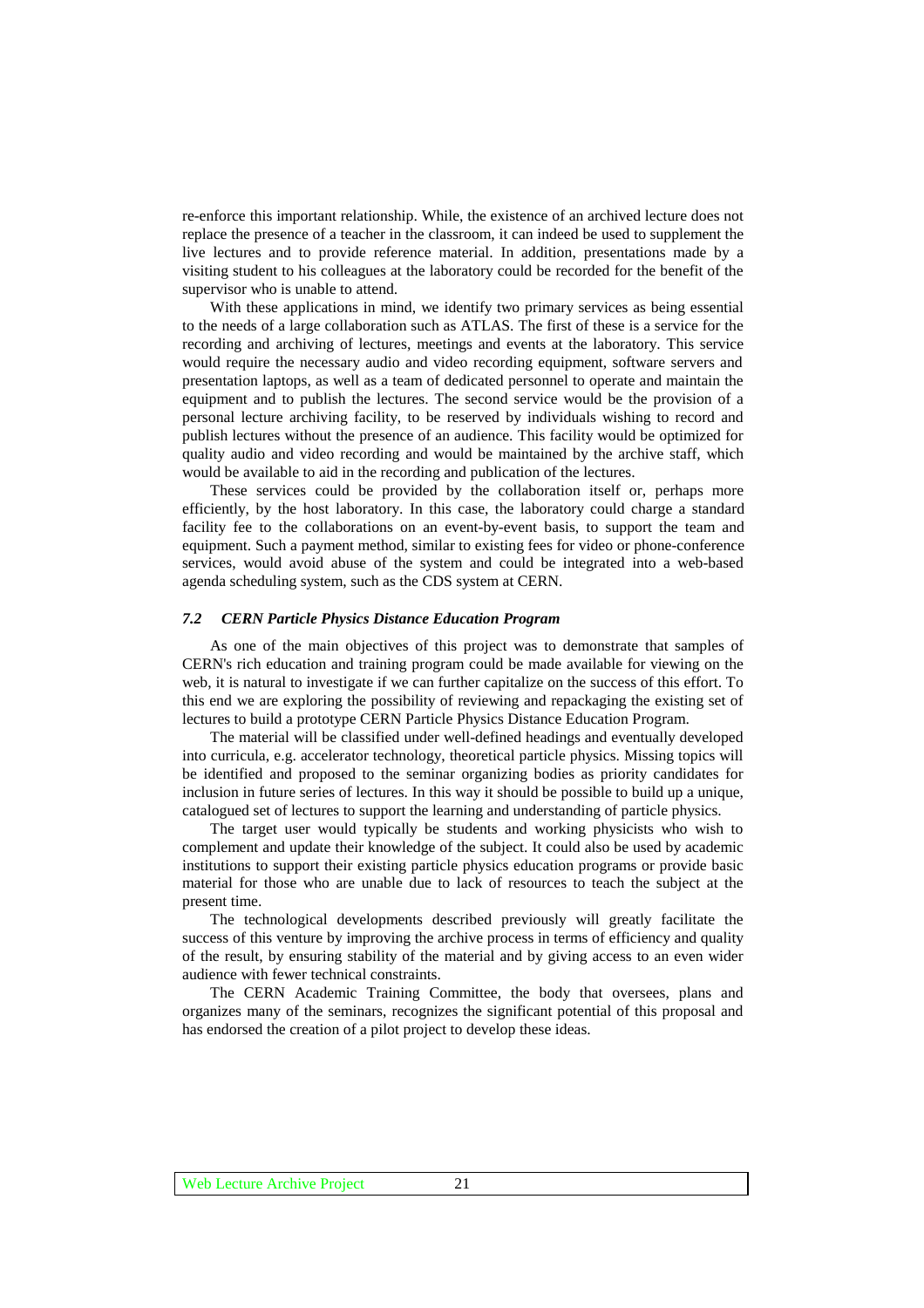## *7.3 Web accessible Basic Safety Training*

Following up on one of the CERN WLAP test activities, it is intended to use the WLAP experience and tools to design and archive a suite of CERN Basic Safety Training courses. This will enable visitors to familiarize themselves with CERN safety procedures and to satisfy mandatory requirements prior to arrival. In this way they will save time and be able to complete the requirements in advance to get site access and access to the experimental areas rather than have to wait to attend standard courses.

Use of web lectures for this type of purpose implies the introduction of a validation process and probably will imply extended use of multi-media techniques.

## *7.4 Planned Future Technology Development*

There are a number of basic areas of work that will be part of the ongoing project. We outline a few of them here.

The next step in the project is to place a mirror site at the University of Michigan Physics Department. Because this entailed republishing every single lecture, we decided to invest some time in further automating the publication of the lectures. So Giosuè Vitaglione developed a complete Linux based publishing capability. While this tool is still under development and not yet ready for release, its basic features include: (1) a Perl script (called CopyCat) to convert a published Syncomatic web lecture in the Lecture Object format, (2) a Java based publishing program [34] able to parse the Sync-O-Matic style file syntax (affectionately known as ChuckScript), (3) producing the HTML+Javascript lecture using of the Linux RealProducer capabilities.

The server at University of Michigan will use this new software. When it will be complete, the archive will be available at http://wlap.physics.lsa.umich.edu. This undertaking will help us perfect the process of creating new mirror sites to assist others desiring to do the same, provide a testbed for testing and extending various applications, and start a US repository for archives likely to be heavily used there.

In addition, we intend to address the following set of specific tasks in the months ahead -

- While using RealMedia has provided excellent audio and video quality for the amount of network bandwidth and disk space it consumes, we are concerned that the format is not suitable for long-term archival purposes. We are leaning towards archiving a higher quality format such as Mpeg2 or AVI that can be converted into any number of web-capable formats including RealMedia, QuickTime Streaming, and Microsoft Media. While this takes more disk space, it will insure the long-term viability and reusability of the media. As part of the publishing process, we will dynamically encode the media into the appropriate web-ready format. ClipBoard-2000 already captures higher quality media and then down samples it for the web.
- As we add dynamic encoding capabilities, we can present the user with different quality levels based on their connection and viewer capabilities. An experimental version of ClipBoard-2000 Server Edition takes a single uploaded lecture and publishes it on the server in QuickTime, Sync-O-Matic, and Mp3 formats.
- We propose to convert ClipBoard-2000 and Sync-O-Matic-2000 to use the Lecture Object as their native intermediate formats while maintaining backward compatibility.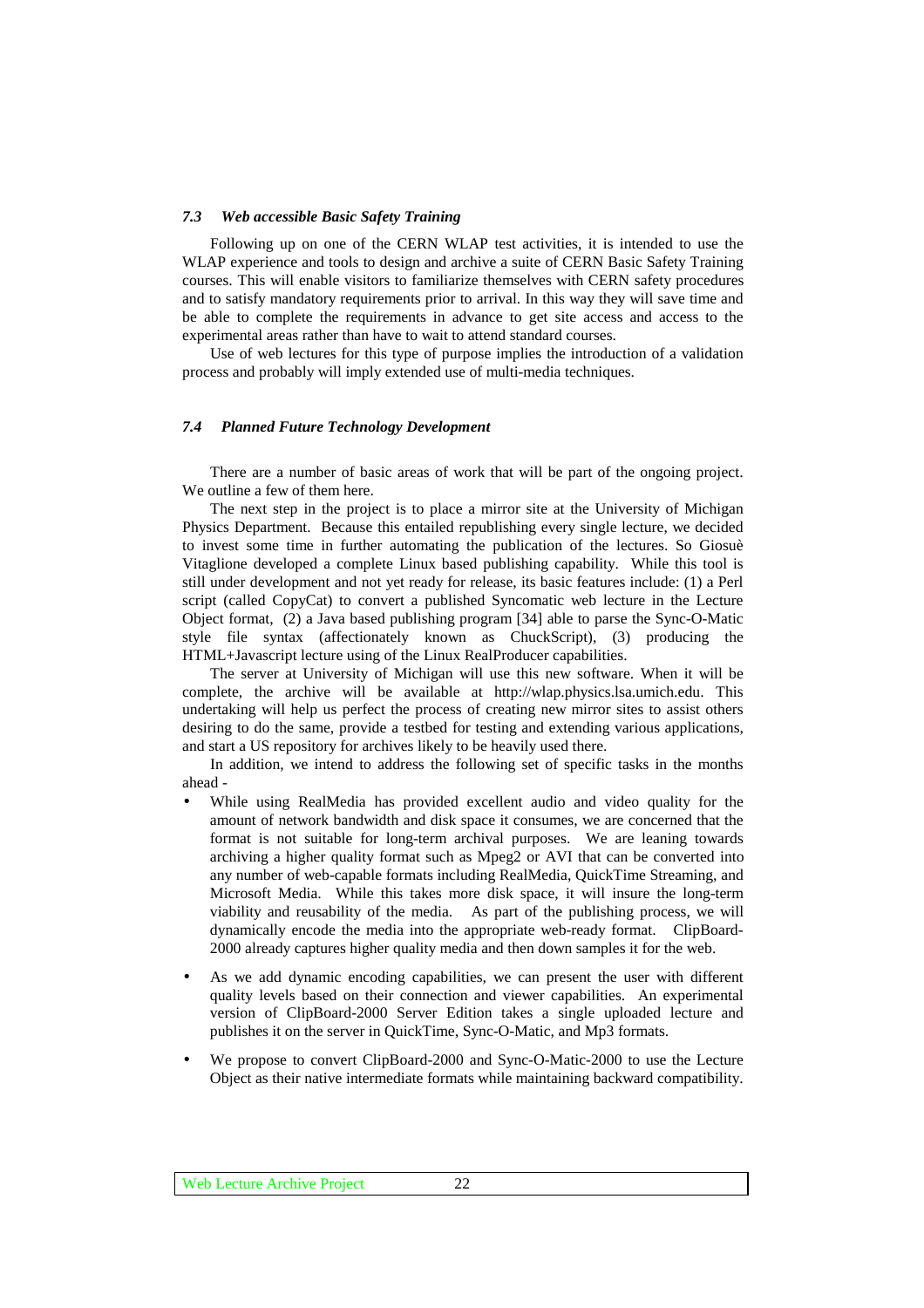- We intend to finish development on the Linux publishing capability and release that product.
- We will continue to work on improving the capture capabilities for the single enduser using PowerPoint. Simple prototypes of plug-ins to PowerPoint have been developed which make lecture capture extremely simple.

The ultimate goal is to have a strong suite of tools which all operate interchangeably using the Lecture Object as their interchange format. As discussed above, we have begun to explore the pursuit of a standard for a Lecture Object to allow commercial tools to produce and/or publish Lecture Objects in a standardized way.

## **8 Conclusions**

The need is burgeoning for cost effective, ubiquitous techniques for allowing users to access content-rich materials via the World Wide Web. Access needs to be reliable, available upon demand, and of high quality. Key elements of live presentations should be retained in terms of audio, video and lecture materials.

In the WLAP Project we have attempted to demonstrate that the technology exists for achieving these goals, and that the promise for future improvements is strong. Even with modem network access at 56kb, a free browser, and inexpensive speakers a user anywhere can experience and conceptually understand a Nobel lecture given at any other place in the world. In the WLAP Project we have focused on how to continuously improve the quality of the end-user experience. We also were aware of the importance of placing minimal requirements on the speaker and on the lecture setting. We evolved and developed software and hardware solutions to make the best use of whatever materials the speaker made available. These materials ranged from complex PowerPoint presentations, to FrameMaker documents, to PDF files, all the way to a blank blackboard and a piece of chalk.

Because Sync-O-Matic was open and extensible, innovation could be incorporated quickly on a number of fronts by different participants in the project. We have begun an effort to develop a usable standard for interchange between multiple lecture publishing environments. With the growing number of sites developing the capability for producing high quality archives, one can imagine the day when a rich variety of materials will be available globally, in searchable form. This will, of course, require adherence to certain standards, and we are engaging in activities that will encourage the development of these standards.

Web-based archiving of content rich material is a very important undertaking. We have only glimpsed what will be possible in this arena. Higher bandwidth networks, bandwidth reservation technologies, high definition displays, as well as continued research in reaching and learning modalities, will, in our belief, make web-based archiving the centerpiece of many future educational, training and scientific collaboration activities.

## **9 Acknowledgements**

We would like to thank several individuals who contributed to the Web Lecture Archive Project. In particular we wish to acknowledge Etienne Falaise for the recordings of the 1999 Summer Student Lectures, and Vegard Engstrom and Alexandre Romand for the 2000 Summer Student Lectures.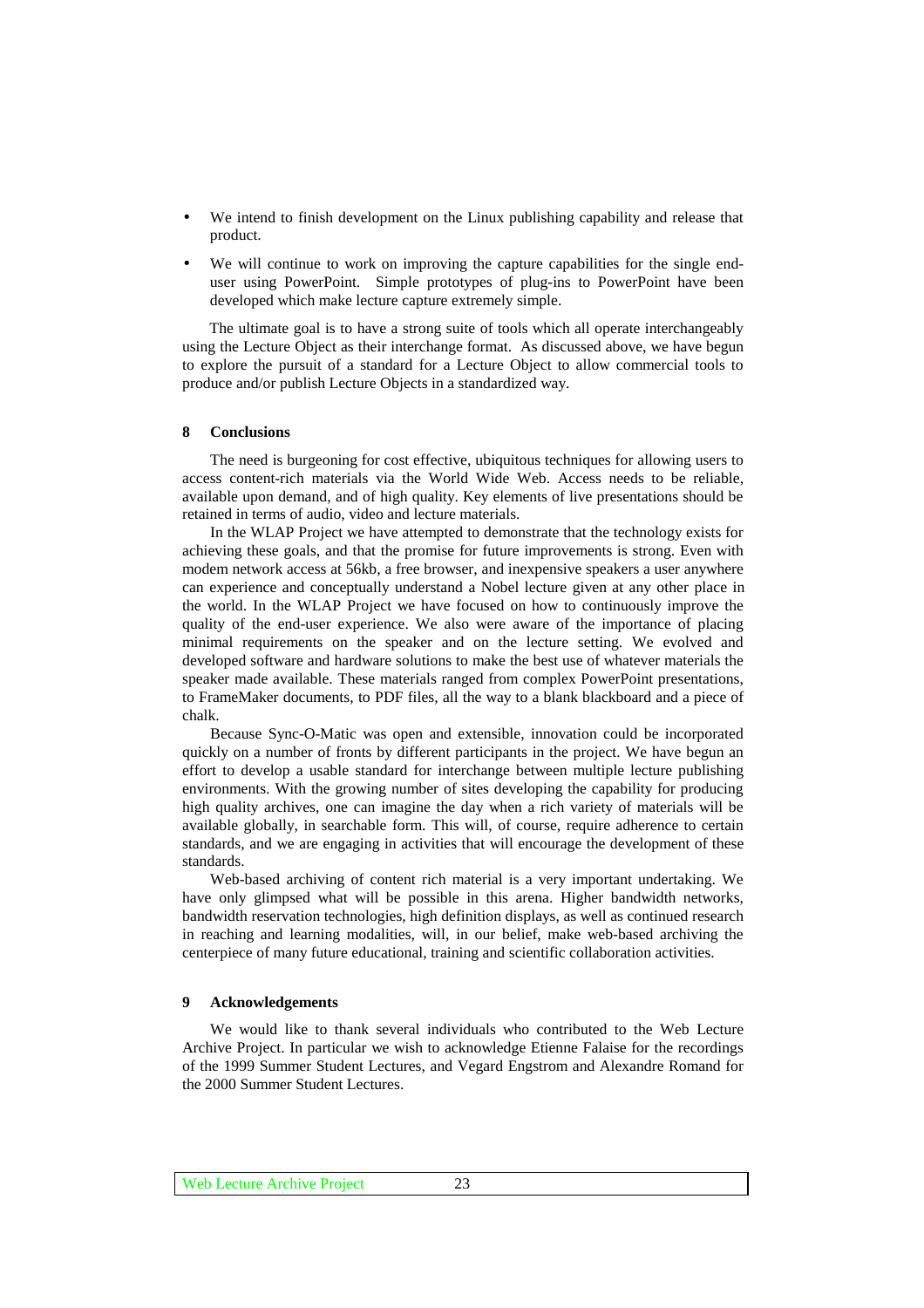We would like to acknowledge the CERN ETT division for the assistance of its scanning service and for the encouragement, support and participation of the audiovisual team led by Daniel Boileau. We also commend that Division for its leadership role in insuring the future of the WLAP-type r/d and service activities at CERN.

We wish to acknowledge Connie Bridges who helped immensely with the launching of the GEANT4 web lecture archive project.

We also thank the CERN IT division for hosting the webcast server and for providing expertise and support. We acknowledge that the Sync-O-Matic 3000 software was developed with the support of Michigan State University and that Clipboard 2000 was developed with the support of the University of Michigan.

Finally we would like to thank all of the many presenters who collaborated with us by agreeing to their lectures being archived and providing us with their visual support material.

## **10 References**

- [1] The proposal of the WWW, Tim Berners-Lee, CERN March 1989, May 1990
- [2] Proposal for a Web-Based Lecture Archive System for CERN, S. Goldfarb, National Science Foundation Project Proposal, (1999).
- http://webcast.cern.ch/Projects/WebLectureArchive/Project/Proposal99.pdf [3] The Sync-O-Matic software synchronizes lecture slide presentation
- with video playback to make on-line lectures. http://www.syncomat.com
- [4] Project Summary: A Web-Based Lecture Archive System for CERN, S. Goldfarb, E. Falaise, National Science Foundation Project Report, (1999). http://webcast.cern.ch/Projects/WebLectureArchive/Project/Summary99.pdf
- [5] CERN HR division, Training and Development group. http://www.cern.ch/training/
- [6] The ATLAS experiment is being constructed by 1850 collaborators in 150 institutes around the world. http://atlasinfo.cern.ch/Atlas/Welcome.html
- [7] University of Michigan, Media Union. http://www.ummu.umich.edu/
- [8] Real Producer, RealNetworks. http://www.realnetworks.com/products/producer/
- [9] Hiding the Infinities, Prof.M.Veltman, 1999 Nobel Prize in Physics. http://webcast.cern.ch/Projects/WebLectureArchive/nobel/veltman/
- [10] Bringing the Web to America, P.Kunz. http://wlap.physics.lsa.umich.edu/cern/lectures/colloq/1999/kunz/
- [11] "Hands-on Introduction to GEANT4", Andrea dell'Acqua. From 26/2 to 3/3/, University of Michigan, Ann Arbor. http://wlap.physics.lsa.umich.edu/atlas/umich/geant4/2001/
- [12] Microsoft, PowerPoint, http://www.microsoft.com/office/powerpoint/
- [13] CarpePpt, timing capturing. http://www.vitaglione.it/giosue/wl/carpeppt/
- [14] Postscript, Adobe. http://www.adobe.com/products/postscript/
- [15] Acrobat, Adobe. http://www.adobe.com/products/acrobat/readstep.html
- [16] Carpe PDF, timing capturing. http://www.vitaglione.it/giosue/wl/carpepdf/
- [17] ClipBoard 2000. http://ct.si.umich.edu/cb2k/
- [18] Snaps-o-matic. http://www.vitaglione.it/giosue/wl/snapsomatic/
- [19] "Lecture object : an architecture for archiving lectures on the Web", G.Vitaglione, N.Bousdira, S.Goldfarb, H.A.Neal, C.Severance, M.Storr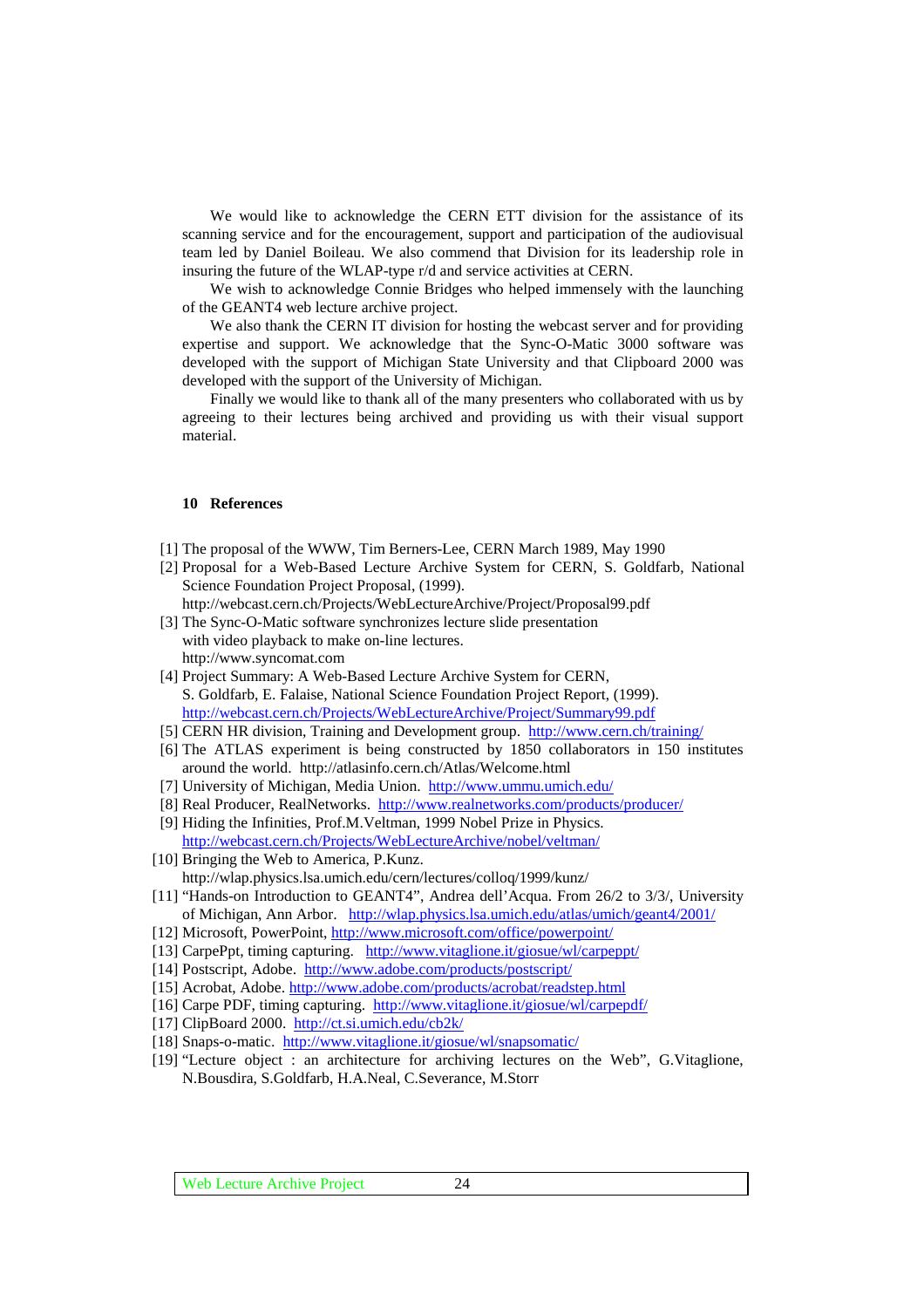http://weblib.cern.ch/abstract?CERN-OPEN-2001-020

- [20] Lecture Object Architecture Web Page. http://home.cern.ch/giosue/lectureobject/
- [21] Lecture Object specifications draft. (obsolete) http://home.cern.ch/giosue/wlap/docs/wlap-20000217.doc
- [22] XML, eXtensible Markup Language, http://www.w3.org/XML/
- [23] Synchronized Multimedia Integration Language, http://www.w3.org/AudioVideo/
- [24] IEEE P1484.12 Learning Object Metadata Working Group, http://ltsc.ieee.org/wg12/
- [25] Dublin Core Metadata Initiative, http://purl.org/dc/
- [26] IMS Global Learning Consortium. http://www.imsproject.com/
- [27] ARIADNE Foundation for the European Knowledge Pool, http://www.ariadne-eu.org
- [28] GESTALT Project, Getting Educational Systems Talking Across Leading-Edge Technologies, http://www.fdgroup.com/gestalt/about.html
- [29] CEN ISSS LT, http://www.cenorm.be/isss/
- [30] Quality of Service networking, QoS.Net Project, http://www.qos.net/
- [31] The Open Archives Initiative. http://www.openarchives.org/
- [32] PHP Hypertext Preprocessor, http://www.php.net/
- [33] RealNetworks. http://www.realnetworks.com
- [34] Websentation, Web-Presentation. http://www.websentation.com
- [35] Tegrity, http://www.tegrity.com/
- [36] WLAP, ATLAS Training, http://wlap.physics.lsa.umich.edu/atlas/

## **Bibliography**

- 1. Andrew S.Tanembaum, Computer Networks, 1996, Prentice Hall, ISBN:0133499456
- 2. CALIBER-NET: Quality in European Open and Distance Learning http://www.eadtu.nl/activities/ projects/CALIBERNET/default.htm
- 3. D.Carnevale, The Chronicle of Higher Education, Recent trends in distance education, Feb.18, 2000, Vol.59, http://chronicle.com/indepth/distance/
- 4. DOM, Document Object Model, http://www.w3.org/DOM/
- 5. Robert Cailliau, James Gillies, How the Web Was Born: The Story of the World Wide Web, Oxford Univ Pr., ISBN: 0192862073
- 6. Distance Education Clearinghouse, University of Wisconsin, http://www.uwex.edu/disted/
- 7. DUNE: Distance Education Network of Europe http://www.eadtu.nl/activities/projects/DUNE/default.htm
- 8. Edd Dumbill, The role played by XML in the next-generation Web, http://www.xml.com/pub/2000/09/06/distributed.html
- 9. MPEG, Moving Picture Expert Group, http://www.cselt.it/mpeg/
- 10. Reuven Aviv, Educational Performance of ALN via Content Analysis Open University of Israel, Journal of Asynchronous Learning Networks Volume 4, Issues 2 - September 2000 ISSN 1092-8235 http://www.aln.org/alnweb/journal/ Vol4\_issue2/le/reuven/LE-reuven.htm
- 11. Resource Description Framework (RDF), W3C http://www.w3.org/RDF/
- 
- 12. Robin Mason, Models of Online Courses, Institute of Educational Technology, The Open University, ALN Magazine Volume 2, Issue 2 - October 1998 http://www.aln.org/alnweb/magazine/vol2\_issue2/Masonfinal.htm
- 13. Simple API for XML, http://www.megginson.com/SAX/